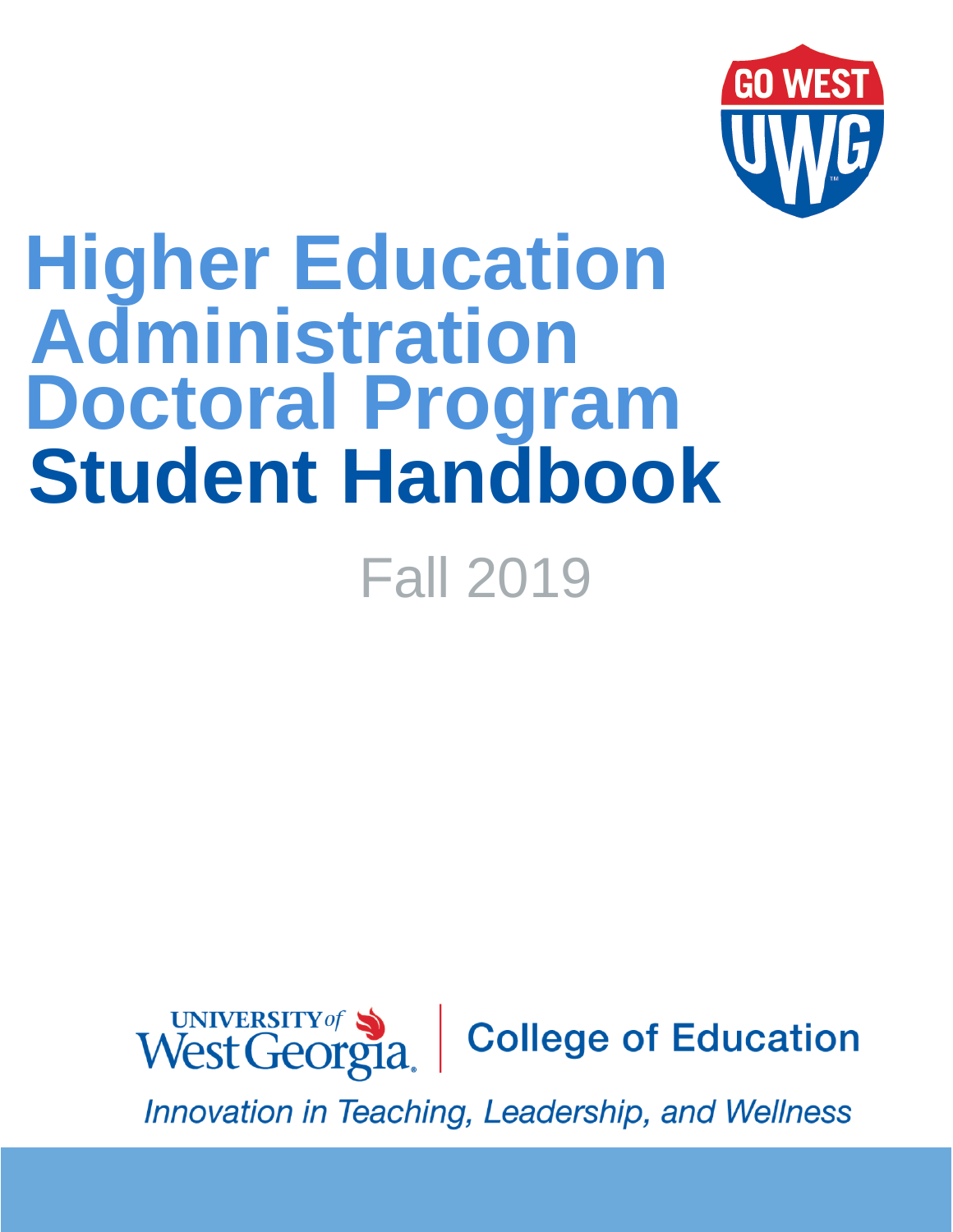# **Table of Contents**

| Communication Sciences and Professional Counseling Vision and Mission Statement 7 |
|-----------------------------------------------------------------------------------|
|                                                                                   |
|                                                                                   |
|                                                                                   |
|                                                                                   |
|                                                                                   |
|                                                                                   |
|                                                                                   |
|                                                                                   |
|                                                                                   |
|                                                                                   |
|                                                                                   |
|                                                                                   |
|                                                                                   |
|                                                                                   |
|                                                                                   |
|                                                                                   |
| 11                                                                                |
|                                                                                   |
|                                                                                   |
|                                                                                   |
|                                                                                   |
|                                                                                   |
|                                                                                   |
|                                                                                   |
|                                                                                   |
|                                                                                   |
|                                                                                   |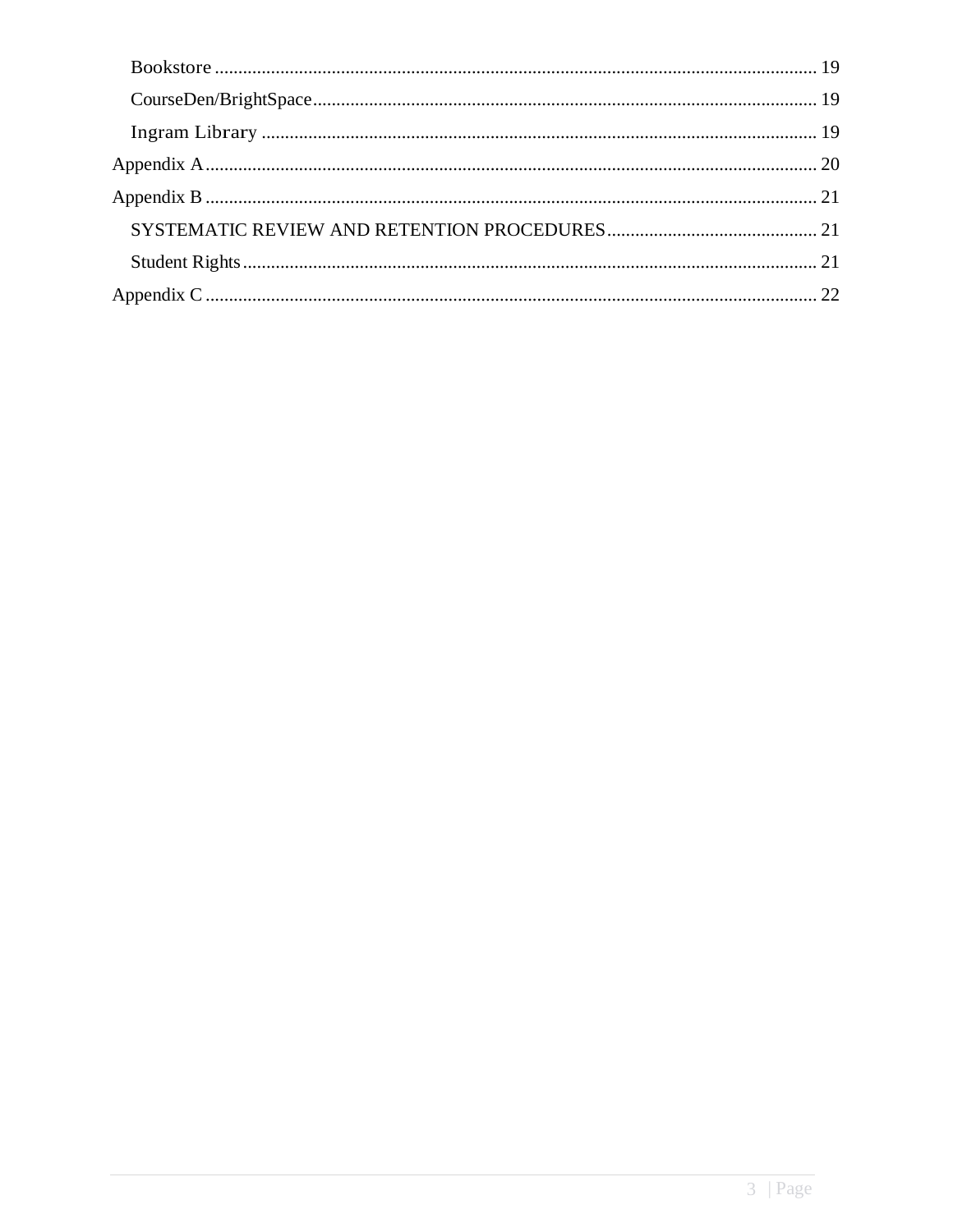<span id="page-4-0"></span>The statements set forth in this handbook are for informational purposes only and should not be construed as the basis of a contract between a student and the University of West Georgia or the d Department of Communication Sciences and Professional Counseling. While every effort will be made to ensure accuracy of the material stated herein, the University of West Georgia, Department of Communication Sciences and Professional Counseling, and the Area of Counselor Education and College Student Affairs reserves the right to change any provision listed in this handbook, including but not limited to academic requirements for graduation and availability of courses and programs of study without actual notice to individual students. Every effort will be made to keep students advised of such changes.

University of West Georgia students are provided a MyUWG e-mail account. The University considers this account to be an official means of communication between the University and the student. The purpose of the official use of the student e-mail account is to provide an effective means of communicating important university related information to UWG students in a timely manner. It is the student's responsibility to check his or her email.

Information regarding academic requirements for graduation will be available in the offices of the Registrar and Deans of major schools and colleges. It is the responsibility of each student to keep apprised of current graduation requirements for a degree program in which he or she is enrolled.

In the event that an administrative hearing officer or a court of record determines that "publications" issued by the college create a contractual or quasi-contractual relationship with any person, the amount of damages recoverable by the parties shall be limited to the amount of consideration paid by the person for the privilege of admission, enrollment, continued enrollment, or other service rendered by the institution to such person. As used herein, the term "publications" (without limiting the generality of the normal meaning of the term) shall be deemed to include any and all written forms or other documents issued by the institution concerning applications for admission, enrollment or continued enrollment, waivers of liability, consents to medical treatment, dormitory occupancy, and any and all other written forms, documents, letters or other materials issued by the college in furtherance of its educational mission.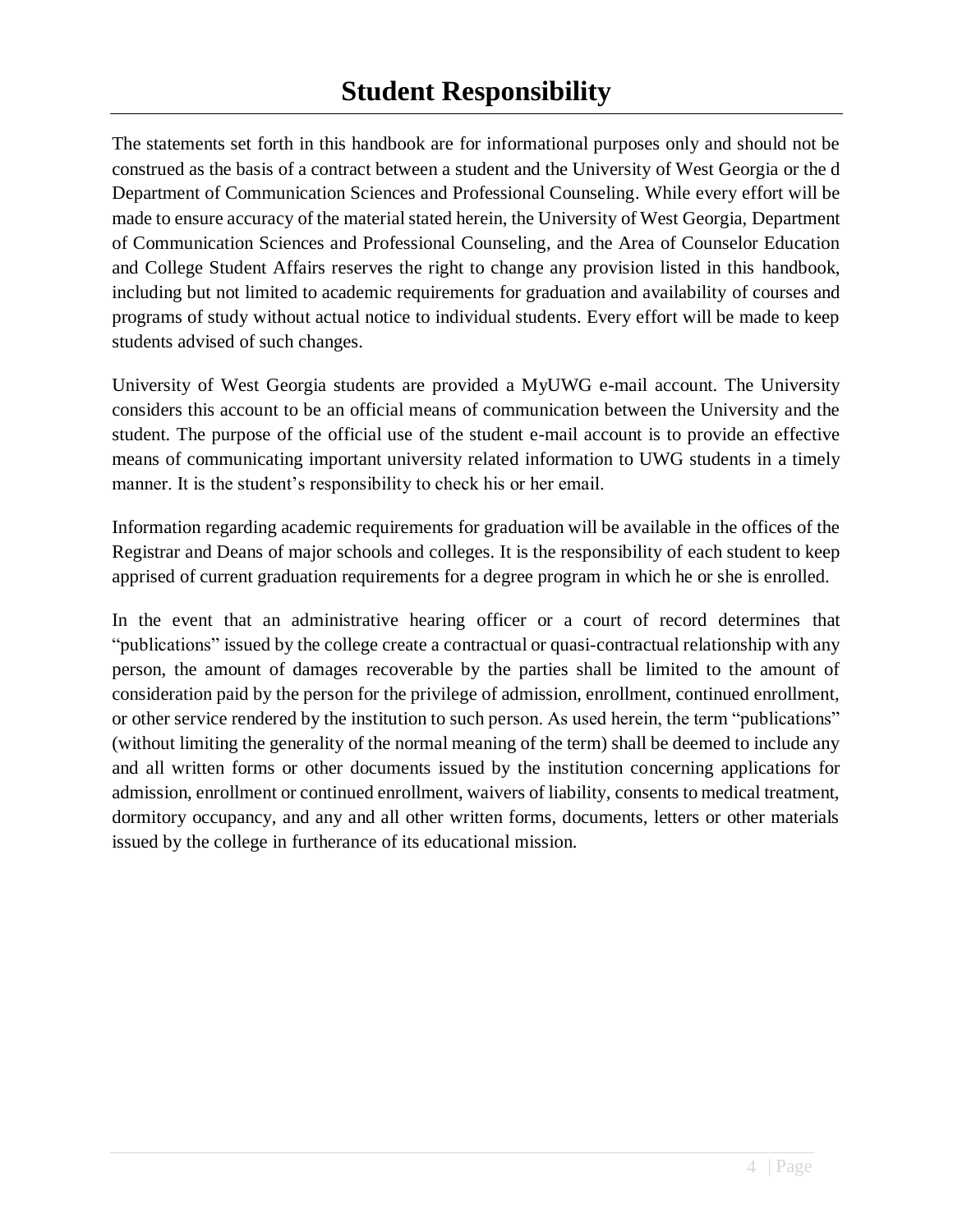# **Introduction and Welcome**

<span id="page-5-0"></span>Welcome to the Higher Education Administration (HEA) program in the Department of Communication Sciences and Professional Counseling in the Area of Counselor Education and College Student Affairs. The faculty and staff are pleased that you have selected the University of West Georgia (UWG) for the pursuit of your doctoral education. We are committed to making this a positive educational, personal, and professional growth experience.

On behalf of the faculty in Counselor Education and College Student Affairs, I would like to welcome you to the University of West Georgia (UWG) and to the doctoral program in Higher Education Administration. We are excited to have you here and look forward to working with you during this time of growth and continued professional development.

The Ed.D. in Higher Education Administration is an *applied* doctorate with an emphasis on the application of knowledge through continued practice. A new cohort is admitted each Fallsemester. The 60-hour program is completed in three years of continuous enrollment in a completely on-line format. The program builds upon a strong foundation developed through previous graduate education and professional experience.

General program information, policies, and procedures are included in this handbook and are intended to provide guidance as you progress through the program. The faculty and staff are pleased that you have selected UWG for the pursuit of your doctoral degree. We are committed to making this experience a hallmark of your professional career.

Sincerely,

Matt Varga, Ph.D.

Associate Professor of Counselor Education and College Student Affairs Department Chair Director, EdD Higher Education Administration Department of Communication Sciences and Professional Counseling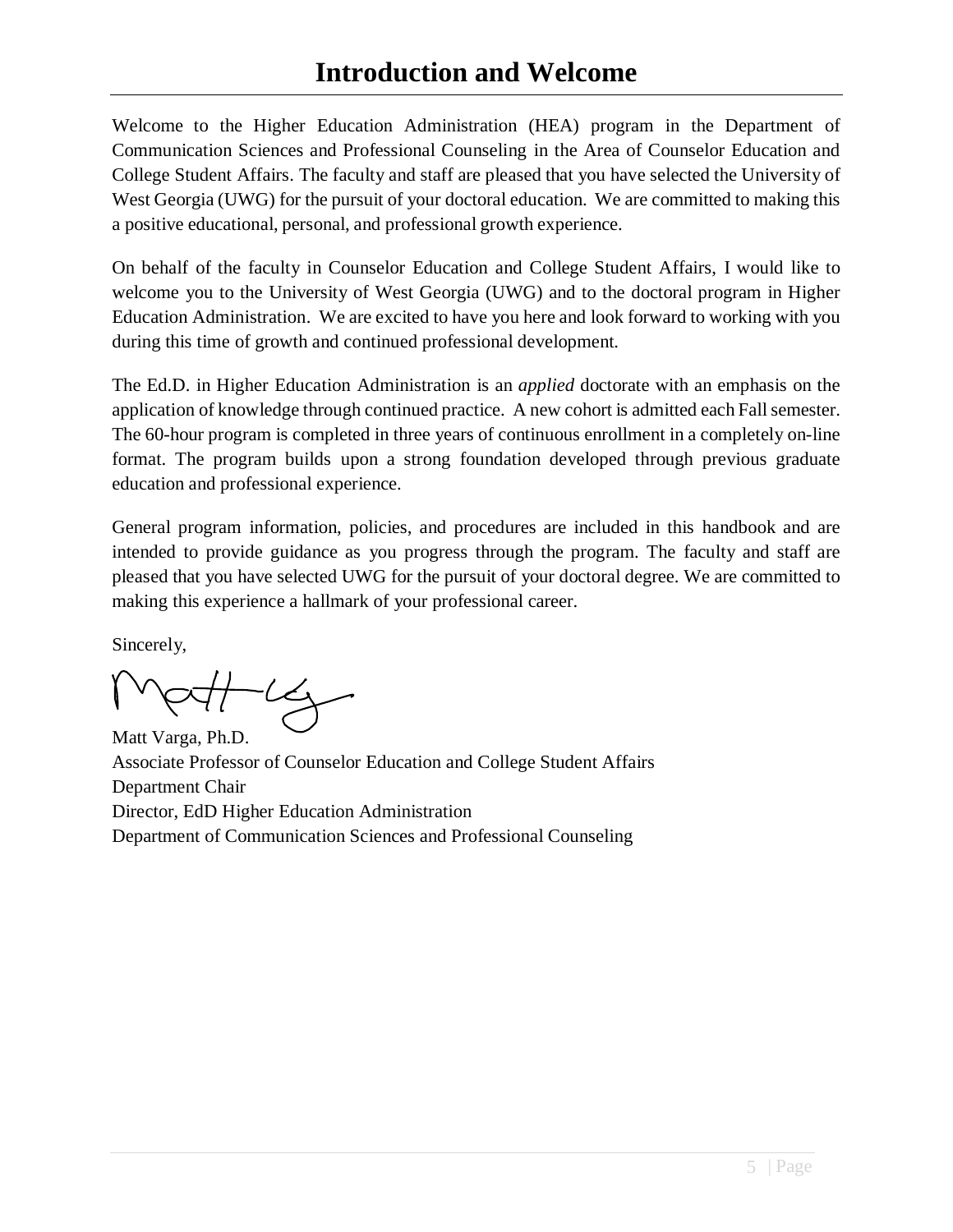

# **Overview of the Department**

<span id="page-6-0"></span>The Department of Communication Sciences and Professional Counseling is housed in the College of Education (COE) at the University of West Georgia, and is home to the graduate degree programs in Counseling with an emphasis in College Student Affairs and the Doctorate in Higher Education Administration as well as undergraduate and graduate degree programs in Speech Language Pathology.

It is the policy of CSC to actively recruit students from a variety of backgrounds, experiences, and cultural influences. Our faculty and students have diverse backgrounds, and the program strives to maintain multicultural awareness and appreciation. The department is committed to recruiting even more students and faculty from diverse backgrounds.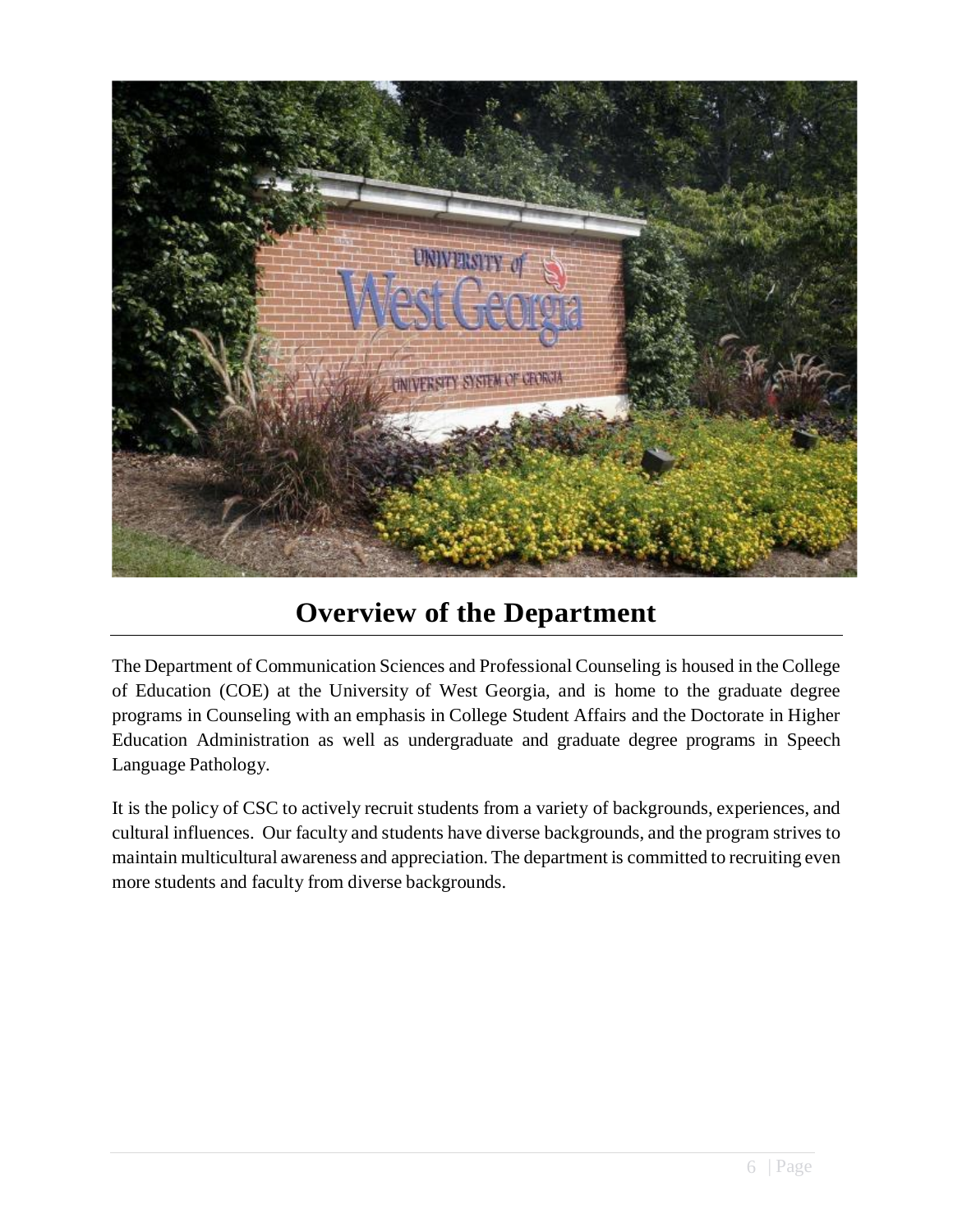# <span id="page-7-0"></span>**Communication Sciences and Professional Counseling Vision and Mission Statement**

#### <span id="page-7-2"></span><span id="page-7-1"></span>**Vision Statement**

The vision of the Department of Communication Sciences and Professional Counseling is to prepare exemplary practitioners who make a meaningful difference in the community and in the lives of the individuals with whom they work.

#### <span id="page-7-3"></span>**Mission Statement**

The mission for the Department of Communication Sciences and Professional Counseling is to:

- 1. Prepare exemplary entry-level practitioners with the professional knowledge, skills, and disposition to deliver evidence-based practices to diverse individuals across the life span.
- 2. Prepare exemplary advanced-level practitioners with professional knowledge, skills, and dispositions to bring about systemic change through program evaluation, advocacy, and leadership.
- 3. Provide outreach to the community, including outreach through a comprehensive community clinic that delivers speech-language pathology, audiology, developmental reading instruction, special education, counseling, and related diagnostic and educational services.
- 4. Explore and communicate new knowledge through applied research.

# **Higher Education Administration Vision and Mission Statement**

#### <span id="page-7-5"></span><span id="page-7-4"></span>**Vision Statement:**

To advance the practice, intellectuality, and careers of the next generation of higher education professionals.

#### <span id="page-7-6"></span>**Mission Stat**e**ment:**

The mission of the University of West Georgia states, "The mission of the University of West Georgia (UWG) is to enable students, faculty, and staff to realize their full potential through academic engagement, supportive services, professional development, and a caring, studentcentered community."

The mission of the Doctorate in Higher Education Administration is to provide practical education that supports the potential of higher education administrators who are seeking to advance their career goals. This program, as an Ed.D., focuses on the practical experiences and education through professional development and academic engagement, which will help prospective students learn how to improve their campus environment.

#### <span id="page-7-7"></span>**Goals and Objectives**

The program will recruit and admit administrators that work in a higher education/collegiate setting. The program is designed to increase participants' knowledge of college and university administration, leadership, finance management, and their overall ability to address and solve critical issues in higher education. The purpose of delivering the program fully online helps increase the exposure and interest of prospective students across the region, state, and nation.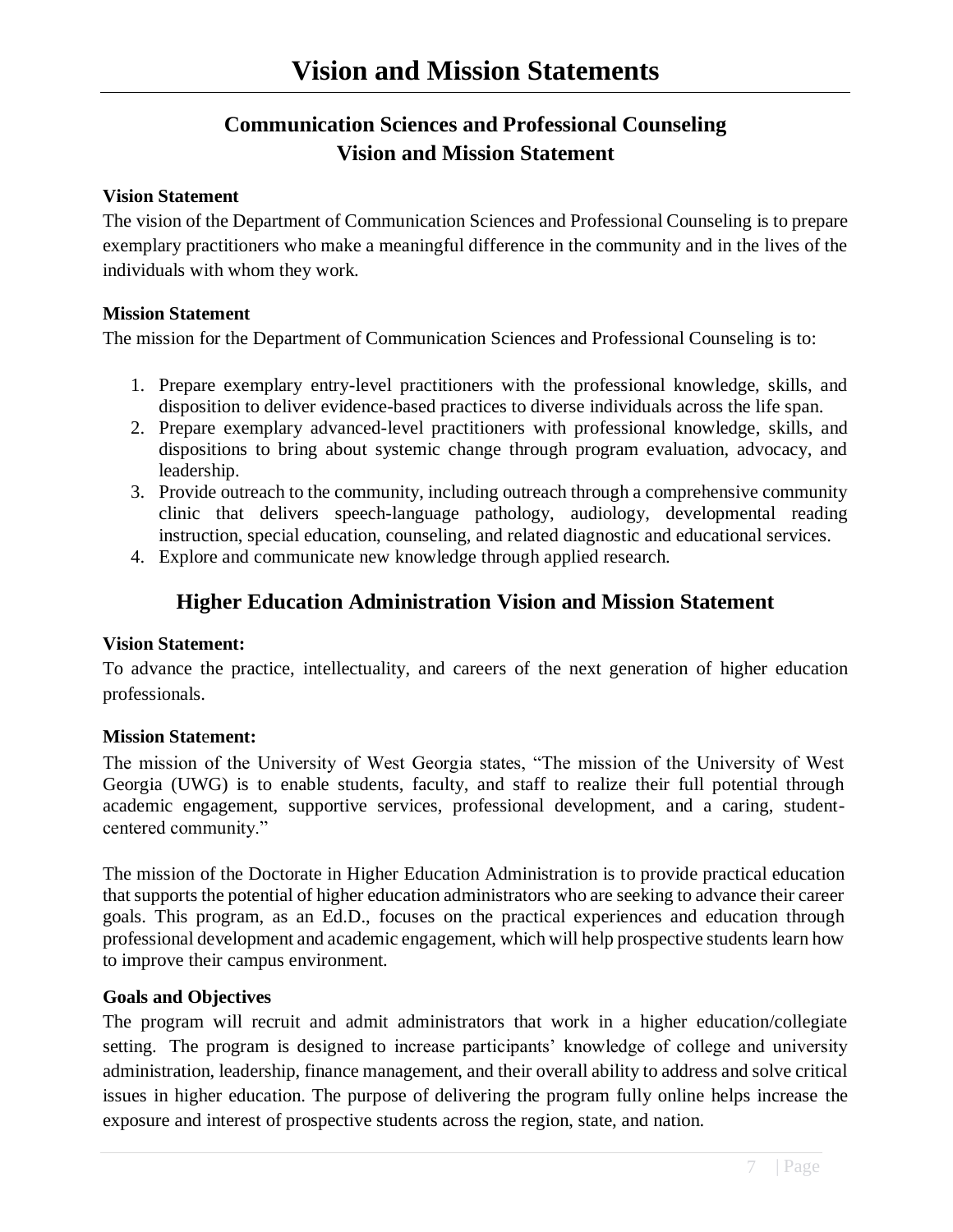This program aims to:

- 1. Appropriately and effectively address critical issues in higher education administration through critical analysis and reflective thought.
- 2. Understand, analyze, and utilize literature to influence decisions in higher education.
- 3. Conduct and review institutional assessments in order to analyze policy and program effectiveness to make informed decisions.
- 4. Understand the intricacies and nuances of higher education finance and advancement.
- 5. Identify legal issues and changes that affect practice in higher education.
- 6. Identify personal values and ethics as it influences their professional practice.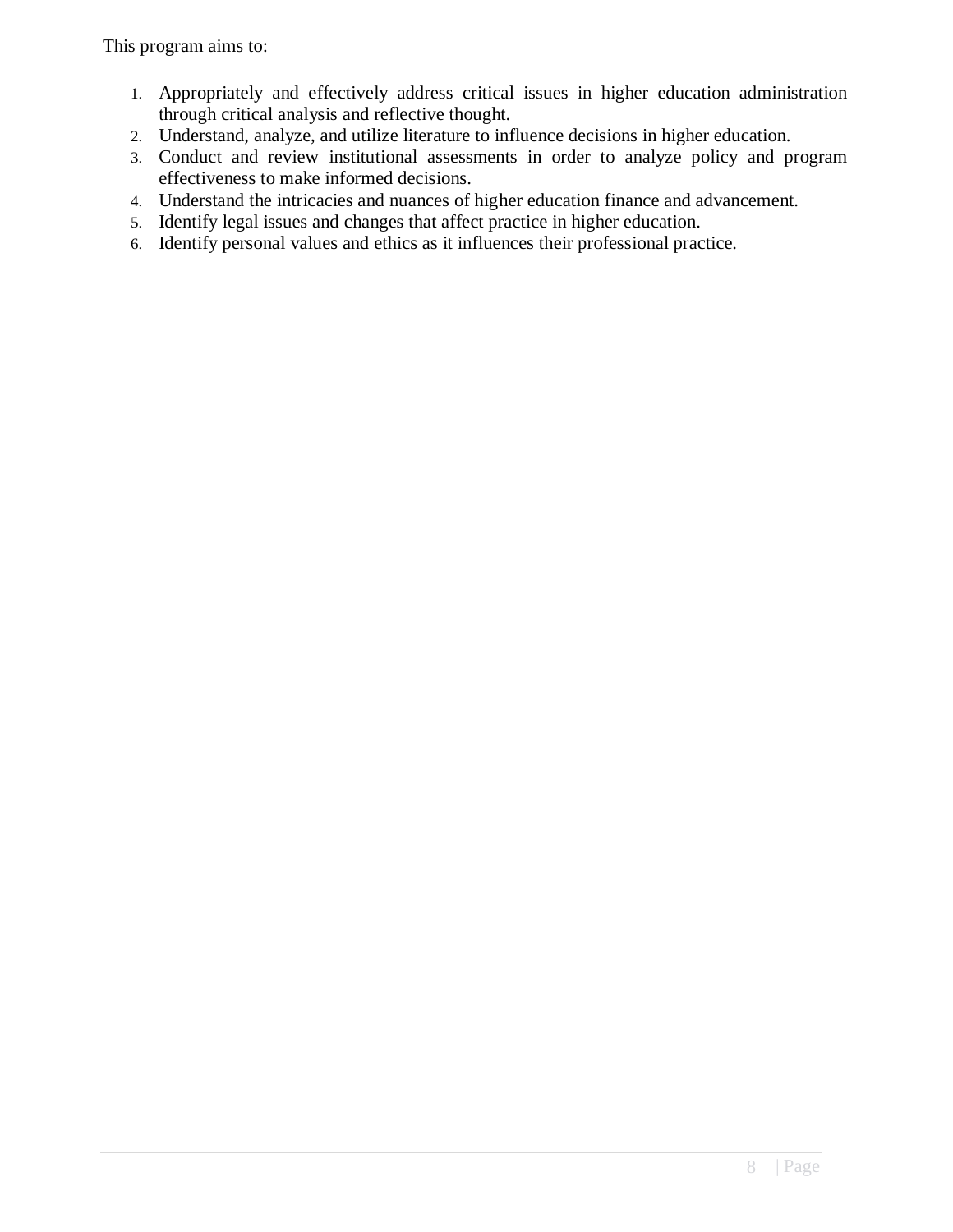# <span id="page-9-1"></span><span id="page-9-0"></span>**Degree Programs**

The Area of Counselor Education and College Student Affairs offers graduate level course work leading to the following degrees:

- M.Ed. with specialties in:
	- o College Student Affairs
	- o Clinical Mental Health Counseling
	- o School Counseling
- Ed.S. degree in Professional Counseling
- Ed.D. in Professional Counseling and Supervision
- Ed.D. in Higher Education Administration

#### <span id="page-9-2"></span>**Core Student Learning Outcomes**

Candidates will demonstrate advanced knowledge, skills and dispositions consistent with the [NASPA/ACPA Core Competencies:](https://www.naspa.org/images/uploads/main/Professional_Competencies.pdf)

- 1. Advising and Helping
- 2. Equity, Diversity, and Inclusion
- 3. Ethical Professional Practice
- 4. History, Philosophy, and Values
- 5. Human Organizational Resources
- 6. Law, Policy, and Governance
- 7. Leadership
- 8. Personal Foundations
- 9. Student Learning and Development
- 10. Assessment, Research, and Evaluation

# <span id="page-9-3"></span>**Advising of Doctoral Students**

Students are assigned an advisor upon admission to the program and receive initial advisement during orientation. Students must meet with their advisor during their first semester of course work to discuss program requirements as well as to develop their individual plans of study. Students are also recommended to schedule periodic meetings with their advisor to be sure program requirements are met. It is imperative that students keep in contact with their advisor. Because changes occur, it the responsibility of students to check their official UWG email address and to visit the Higher Education Administration program page [\(http://www.westga.edu/academics/education/cspc/eddhea\)](http://www.westga.edu/academics/education/cspc/eddhea) for any notice of change.

However, students may identify other faculty with whom they would like to work in an advisory role, and it is perfectly acceptable to request a change as long as all parties (current advisor, program director, proposed advisor) agree that it would be in the best interest of the student. A request that the Director facilitate the change to a different full-time tenure-track or tenured faculty member in the program may be made after the advisor and student have discussed the possibility of such a change. Normally such requests for a change in faculty advisors will be granted unless there is no other full-time tenure-track or tenured faculty member willing or available to advise the student.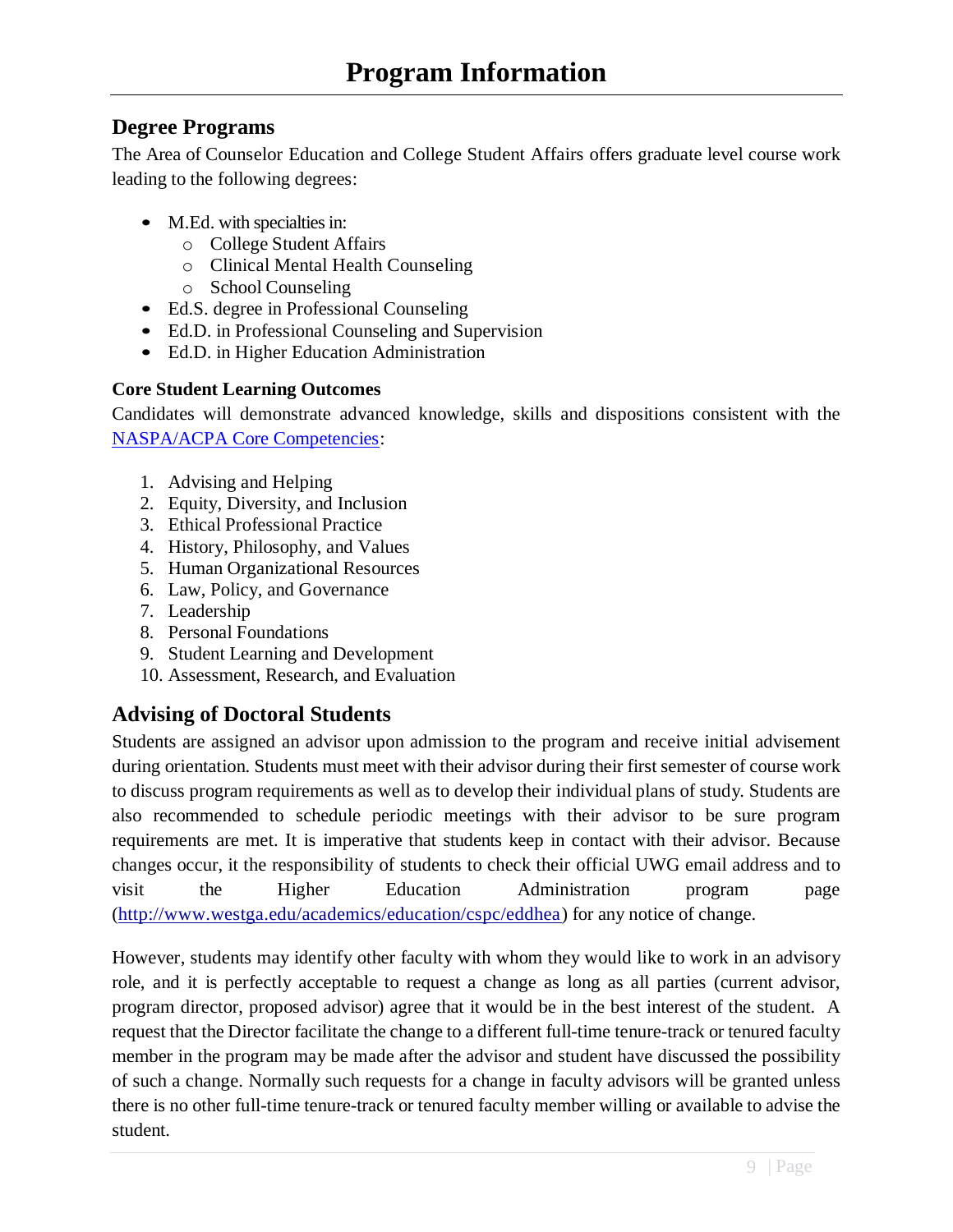Prior to the student enrolling in his or her first semester, the Director will determine which prerequisite courses have been completed and which must be taken as a part of the student's doctoral program. By the end of the student's first semester in the program, the Director will establish the student's program of study, which will include a listing of all required courses, an indication of which semesters the student will complete those courses, and a schedule for completing all other requirements for the Ed.D. There is an expectation that all students making satisfactory progress will complete the degree requirements in three years of full time study (9 credits).

#### <span id="page-10-0"></span>**Dissertation Chair vs. Advisor vs Program Director**

**The Dissertation Chair** is the advisor to the dissertation. This person is responsible for the ethical and responsible oversight of the dissertation as well as direction of the study.

**The advisor** is a faculty member who helps the student with plan of study questions, curriculum oversight, and/or general academic and professional questions. Additionally, the advisor may serve as a mentor for students by assisting them by further developing their identity as professionals and adopting professional approaches to their work and interactions with others.

**The Program Director** is responsible for the administrative oversight of the program including communication, Wolf Watch, registration, etc. There is more information below about the Program Director.

There may be instances where the dissertation chair, advisor, and director are the same person, but there are times when they may not be the same.

#### <span id="page-10-1"></span>**The Doctoral Program Director**

The Doctoral Program Director ensures that students have developed a reasonable plan for completing their degree programs, and that students complete and file all forms necessary to complete the degree program.

The director serves a number of important functions for doctoral students and should be consulted by students if they have questions or problems related to their academic progress. While the director will answer questions related to program requirements, students are also expected to read the UWG Graduate Catalog and this handbook to ask well-informed questions.

Dissertation Chairs and the Program Director complete and sign a number of important documents related to a student's academic program. Students are responsible for meeting with their Dissertation Chair to have documents completed and filed on their behalf. Students should be provided with a copy of all documents completed by the chair and should request such copies for their own files if they are not offered.

# <span id="page-10-2"></span>**The Dissertation**

The Dissertation consists of five chapters: the introduction, the literature review, methods, results, and discussion. There may be times where a sixth chapter is needed if doing a qualitative dissertation. The introduction covers the basics of the topics and introduces the problem and "so what" of the dissertation. The literature review is an exhaustive review of the literature on the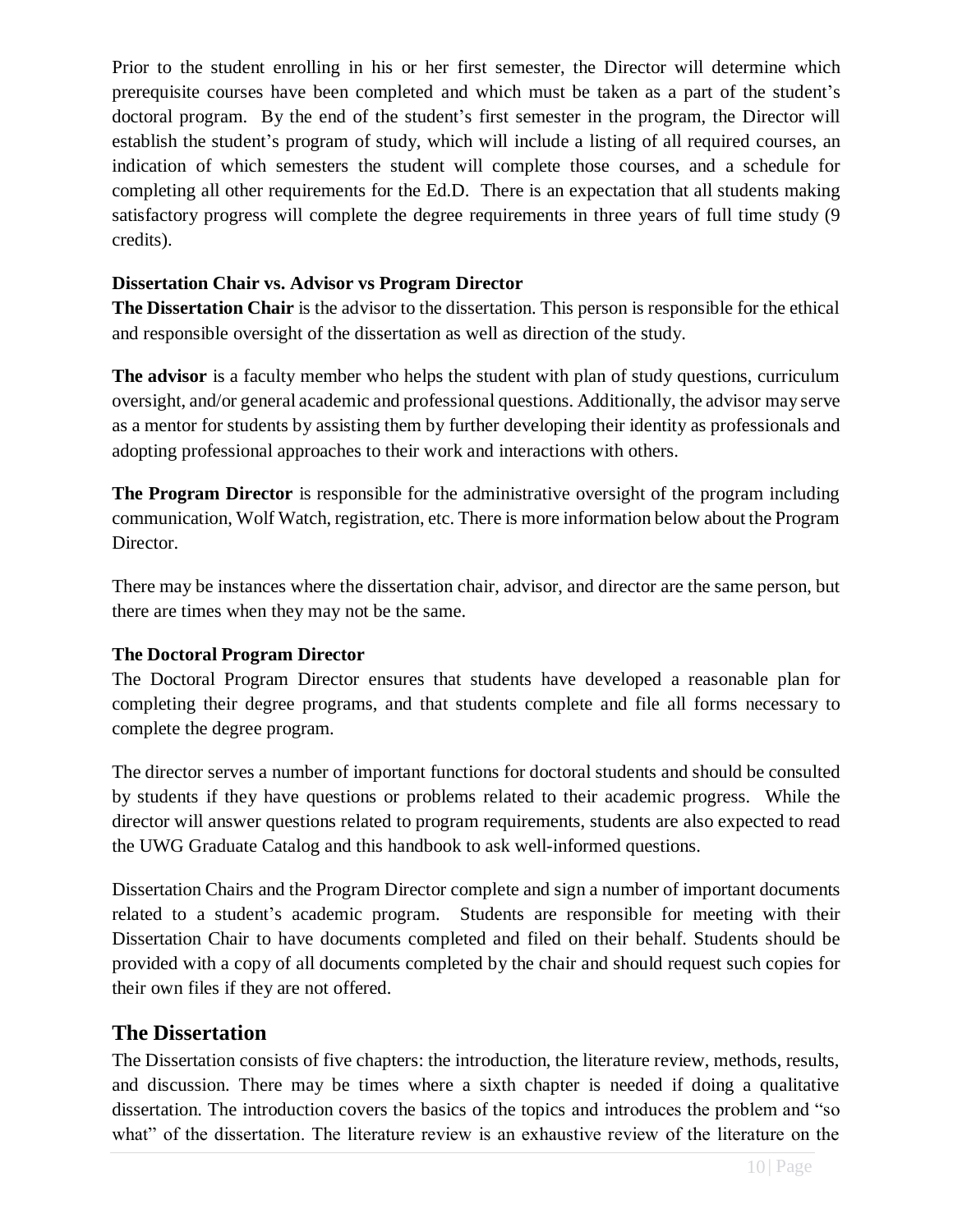phenomenon being studied. The methods section is an overview of the procedures on how the study is to be conducted to answer the research questions. The results section is the reporting of the results of the study. The discussion section, which is often the most difficult, is a review of the findings, their meaning, recommendations, and limitations of the study.

The first three chapters consist of what's called "the proposal." Once students develop the proposal and the chair signs off, the student will defend the proposal to his/her committee. Once the committee approves the proposal, the student is approved to advance to conduct the research. This also means the student is a Doctoral Candidate and no longer a doctoral student.

#### <span id="page-11-0"></span>**Dissertation Chair**

The dissertation chair directs the dissertation process, and oversees completion of the required paperwork [\(http://www.westga.edu/academics/education/cspc/eddhea\)](http://www.westga.edu/academics/education/cspc/eddhea) associated with the dissertation and graduation, including the following:

- Dissertation Proposal Approval Form;
- Report of Results of Dissertation Defense Form;
- UWG forms related to graduation; and,
- UWG Dissertation Formatting Guidelines

The Dissertation Chair is also responsible for the ethical conduct of the research, protection of participants, and that the dissertation is of high quality.

#### <span id="page-11-1"></span>**Committee**

The dissertation committee includes the dissertation chair, who chairs the committee, and one to two additional full-time tenure-track, tenured faculty members, or full-time professional with a terminal degree. The Director of the Higher Education Administration program will assign committees to each student. The committees will consist of at least one person competent in methods to ensure the methods are sound.

#### <span id="page-11-2"></span>**Enrolling for Dissertation Credit**

Students are required to complete a minimum of 12 hours of dissertation credit, but may exceed this amount, if necessary. Enrollment begins in the fall of year three of study and continues until the dissertation has been completed. Students may opt to take more than 3 dissertation credit hours if they are projected to graduate before the 12 credit requirement is met.

The dissertation is partially completed during enrollment in specific courses and is viewed at UWG as a collaborative process. **Students are responsible for initiating communication and working collaboratively with the dissertation chair and committee in identifying goals and timelines for the completion of the dissertation.** Students are also expected to provide documents to the committee well before meetings and deadlines and should expect to receive feedback in a timely but realistic manner. It is the expectation of this program that faculty will receive two weeks of review time before a proposal and two to three weeks of review time for a dissertation defense.

#### <span id="page-11-3"></span>**Dissertation Courses**

At the beginning of the semester, students should register for the dissertation hours for which their chair is the instructor. Students have the option to enter the number of credits, this number will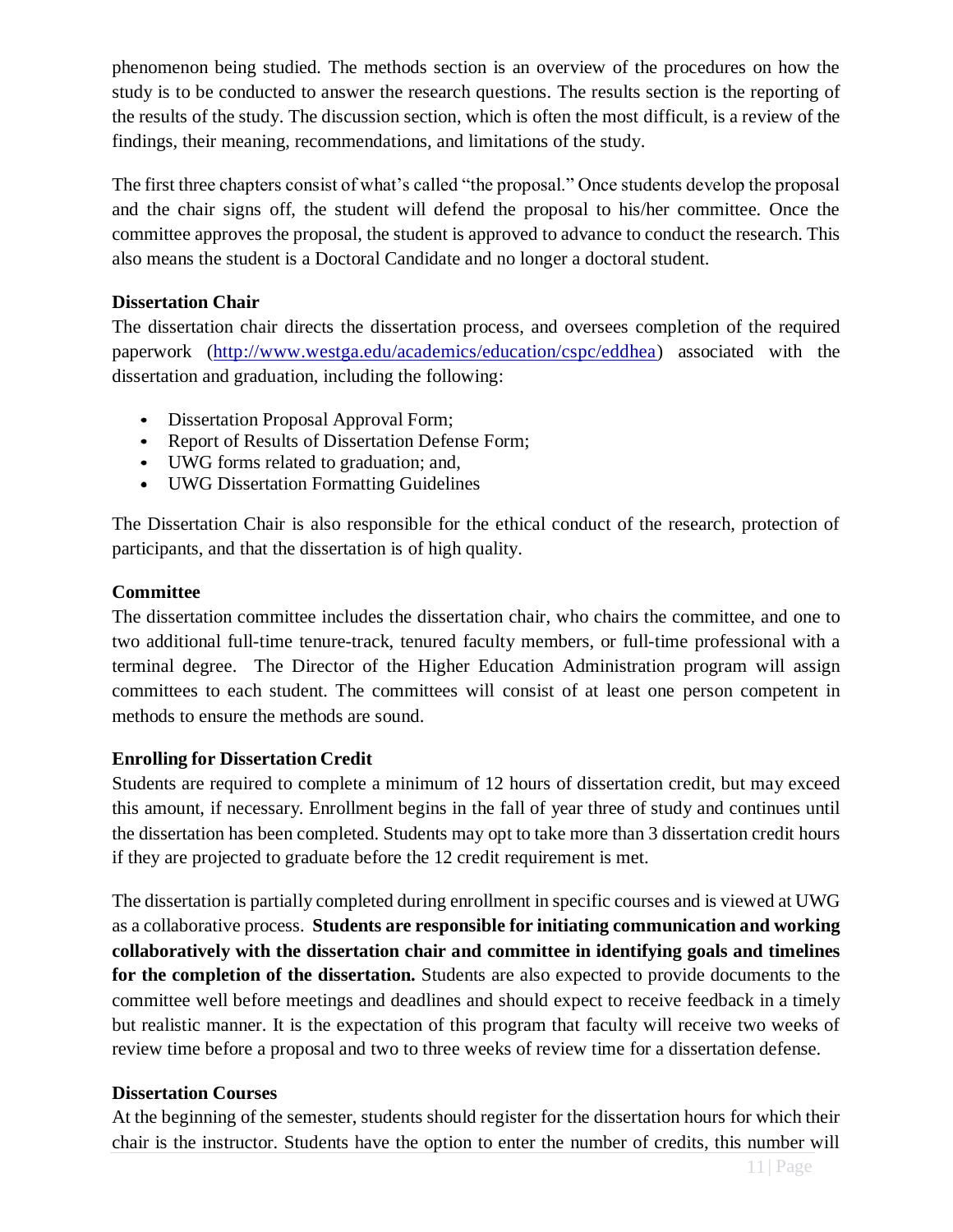typically be 3, but students can elect to take more if they are on track for an early completion of their dissertation. **It is highly recommended that the student and dissertation chair identify goals and expectations to be completed for the semester of enrollment.** Should the student meet the expectations and goals for that semester, a grade of S should be earned. However, this is only a recommendation and the faculty member overseeing the dissertation may provide the grade as he/she feels was earned by the student.

#### <span id="page-12-0"></span>**Dissertation Proposal Defense**

Once the student has completed the dissertation proposal to the chair's satisfaction, the dissertation chair and student will schedule the proposal defense with the committee. The dissertation proposal form should be provided to the chair by the student and completed and signed at the conclusion of the proposal defense. This form can be found on the [Program's Webpage](https://www.westga.edu/academics/education/cspc/eddhea/forms.php) The student and chair should permit two weeks for the committee to read the dissertation proposal prior to scheduling a defense.

After successfully defending the proposal, and prior to the conduct of research, students must also obtain approval of the review boards of the University and any additional sites where research may occur. These approvals are sought after the student has received committee approval to begin the research.

Students are responsible for receiving approval by the Institutional Review Board as part of the proposal process, before beginning their dissertation research. Forms can be obtained at [http://www.westga.edu/oso/.](http://www.westga.edu/oso/) Additionally, students are required to complete the CITI training as described on the ORSO website. CITI training is intended to prepare students with the knowledge needed to responsibly conduct research. This training is typically completed within a course. Finally, when the research has been completed, a Research Completion Form must be completed and submitted to the UWG IRB.

#### <span id="page-12-1"></span>**Dissertation Defense**

Once the dissertation is completed and approved by the dissertation chair, the oral defense of the dissertation may be scheduled. When scheduling the defense, the chair and student should allow for at least two to three weeks review time for the dissertation committee. It is important to consider the review time as well as ProQuest deadlines when scheduling dissertation defenses to ensure graduation requirements and deadlines are met.

The program assistant will schedule dissertation defenses to be held on an approved, web-based meeting space. Prior to the defense, the student must provide the chair with the *Report of Results of Dissertation Defense Form*. Considering the results of the oral defense of the dissertation, committee members will arrange to provide required signatures.

When completing the dissertation, it is required that the student visit <https://www.westga.edu/gradstudies/theses-dissertations.php> prior to sending the final dissertation to faculty for important information and dates relevant to the dissertation.

#### <span id="page-12-2"></span>**Submitting the Dissertation**

The student has full responsibility for ensuring all copies of the dissertation are correct in content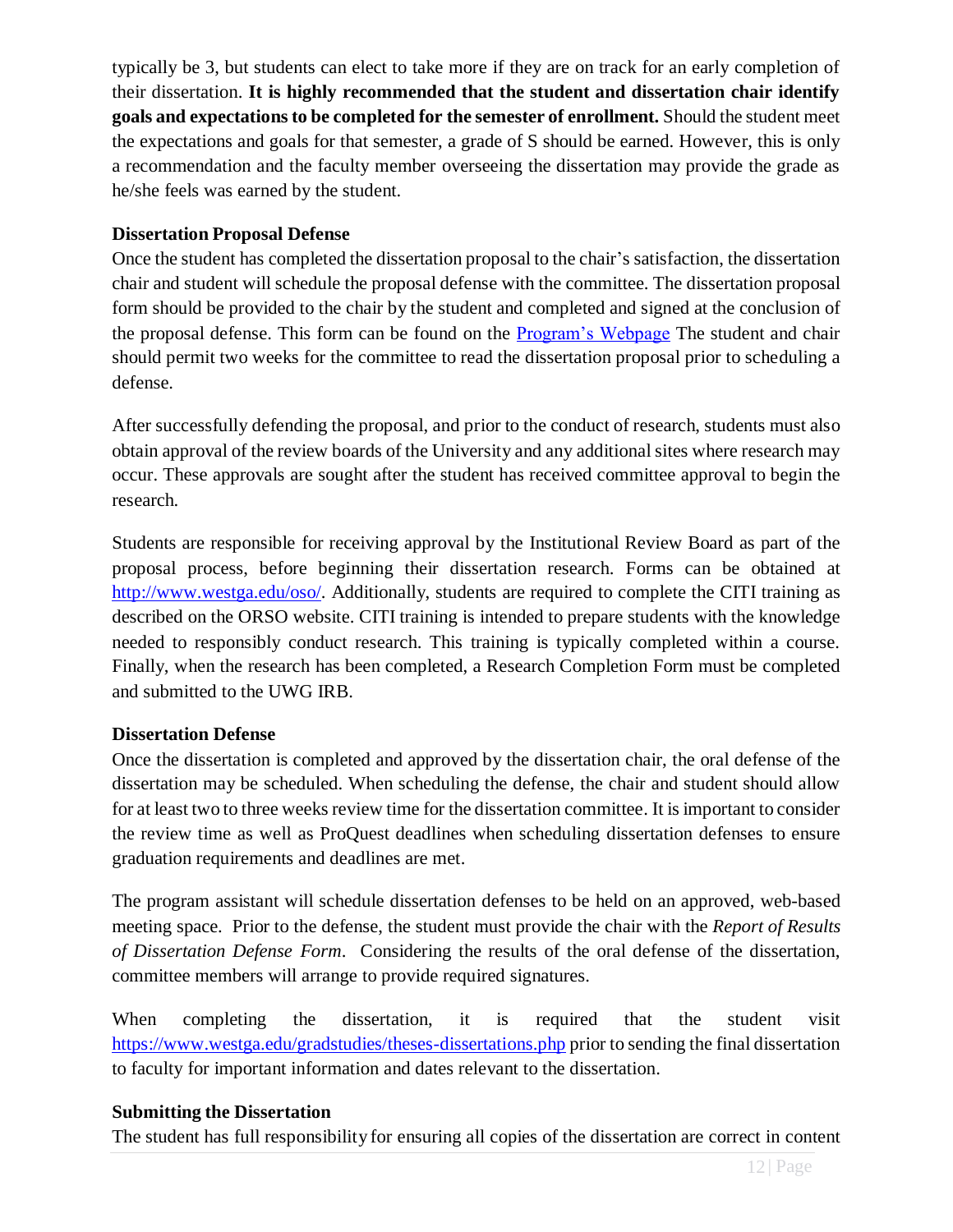and form, and submitting the final dissertation to ProQuest.

### <span id="page-13-0"></span>**Format Review**

Compare the formatting of the required Content Pages to that of the sample Content Pages included in the appendix of the UWG Thesis and Dissertation handbook. Before uploading to ProQuest, confirmation from the Dissertation Chair of a successful defense and a signed copy of the format review form isrequired. **(Must use UWG Thesis [& Dissertation](https://www.westga.edu/academics/gradstudies/assets-gradstudies/docs/UWG_Thesis_Dissertation_Formatting_June2015.pdf) Handbook guidelinesfor formatting)**

# <span id="page-13-1"></span>**Transfer Credits**

A maximum of 6 semester hours of appropriate graduate credit may be transferred from another academic institution upon approval of the Program Director. Credit transfer is not guaranteed and is up to the discretion of the Program Director. Credit applied towards a previous degree cannot be transferred.

The following conditions must be met:

- Coursework credited toward awarding of another degree cannot be transferred.
- No course older than 7 years will be accepted for transfer credit
- Work must have been for graduate degree credit
- Transfer courses must meet the student learning objectives for the courses they replace

A transfer credit request form is available in the department office and must be signed by the appropriate parties.

# <span id="page-13-2"></span>**Plan of Study**

The plan of study is available online. It is also located in [Appendix A.](#page-20-0) The plan of study may change depending on the year of entrance into the program. Additionally, the plan of study is not a binding contract.

# <span id="page-13-3"></span>**Course Syllabi**

Course syllabi contain descriptions of course objectives, activities, evaluation criteria, and other general information. The syllabus is often considered the agreement between the student and instructor on completing course requirements. Whenever there is a conflict between two sources of information (i.e. CourseDen vs. Syllabus) the syllabus should always win unless there is an apparent and obvious error.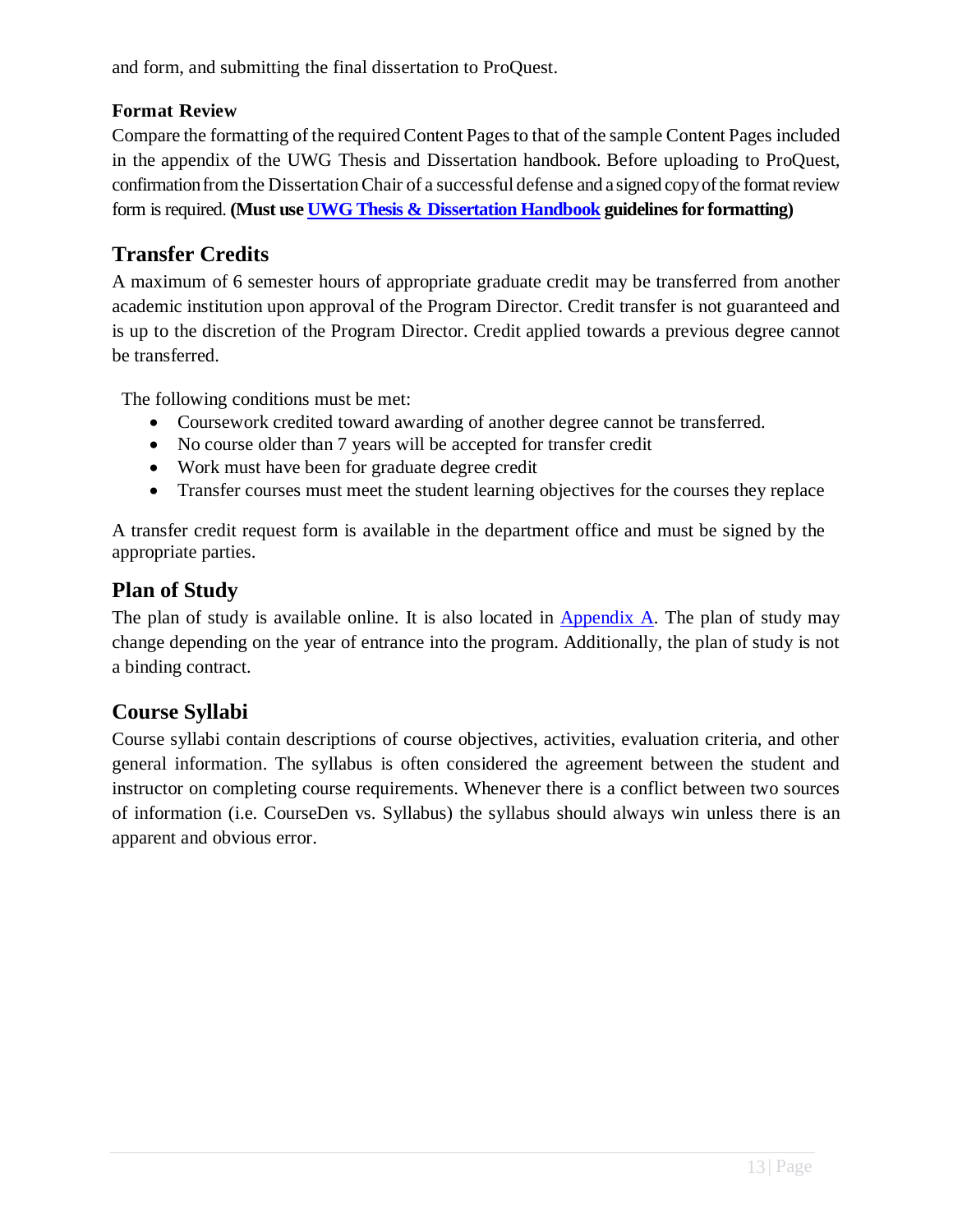## <span id="page-14-1"></span><span id="page-14-0"></span>**Assessment of Student Learning Outcomes:**

An integral part of all of our degree program is the ongoing assessment of student learning outcomes. In order to achieve this goal, key assessments across the curriculum are linked to learning outcomes. Data are entered into Tk20, the Assessment and Data Management System to which **all students must subscribe**. Students may subscribe directly online at [https://westga.tk20.com](https://westga.tk20.com/) or may buy a subscription pack at the University bookstore.

# <span id="page-14-2"></span>**Course Evaluations**

At the end of each semester students are asked to anonymously evaluate each course and instructor. This is a University-wide evaluation process. The purpose of this evaluation is to provide the instructor with constructive feedback relative to future teaching of the course, teaching style, and interpersonal skills. Additionally, students may, at any time, communicate to any faculty member their needs, observations, or appraisal. The data collected from all evaluationmethods may be used by faculty for continuous improvement of the program.

## <span id="page-14-3"></span>**Student Review Process**

The student review process, not to be confused with the systematic review process, specifically addresses poor academic standards or dispositional issues affecting the student and/or classmates. The purpose of this process is to (a) ensure the student's right to equal application of policies and procedures and (b) ensure due process is met.

Faculty or students may initiate the student review process by submitting a written request to the Department Chair. Faculty will discuss the request and a committee will be convened to address the concerns in question. Students are notified in writing by email if under review with a detailed description indicating the concerns and reason for review. Additionally, if under review, students will be notified of the process for responding and given an appropriate opportunity to respond.

The student review committee will request a meeting with the student, collect any information relevant to the situation, and make a recommendation that best addresses the severity of the situation. The recommendation can include, but is not limited to, a professional development plan, retake of classes, suspension, or expulsion.

# **Course Registration**

# <span id="page-14-5"></span><span id="page-14-4"></span>**The Scoop**

The [Scoop](https://www.westga.edu/student-services/registrar/the-scoop.php) is an online resource published each semester. This indispensable guide contains essential information including the University calendar, general announcements, class periods, exam schedules, registration deadlines, financial aid information, a map of the campus, and other important details.

Find The Scoop at <https://www.westga.edu/student-services/registrar/the-scoop.php>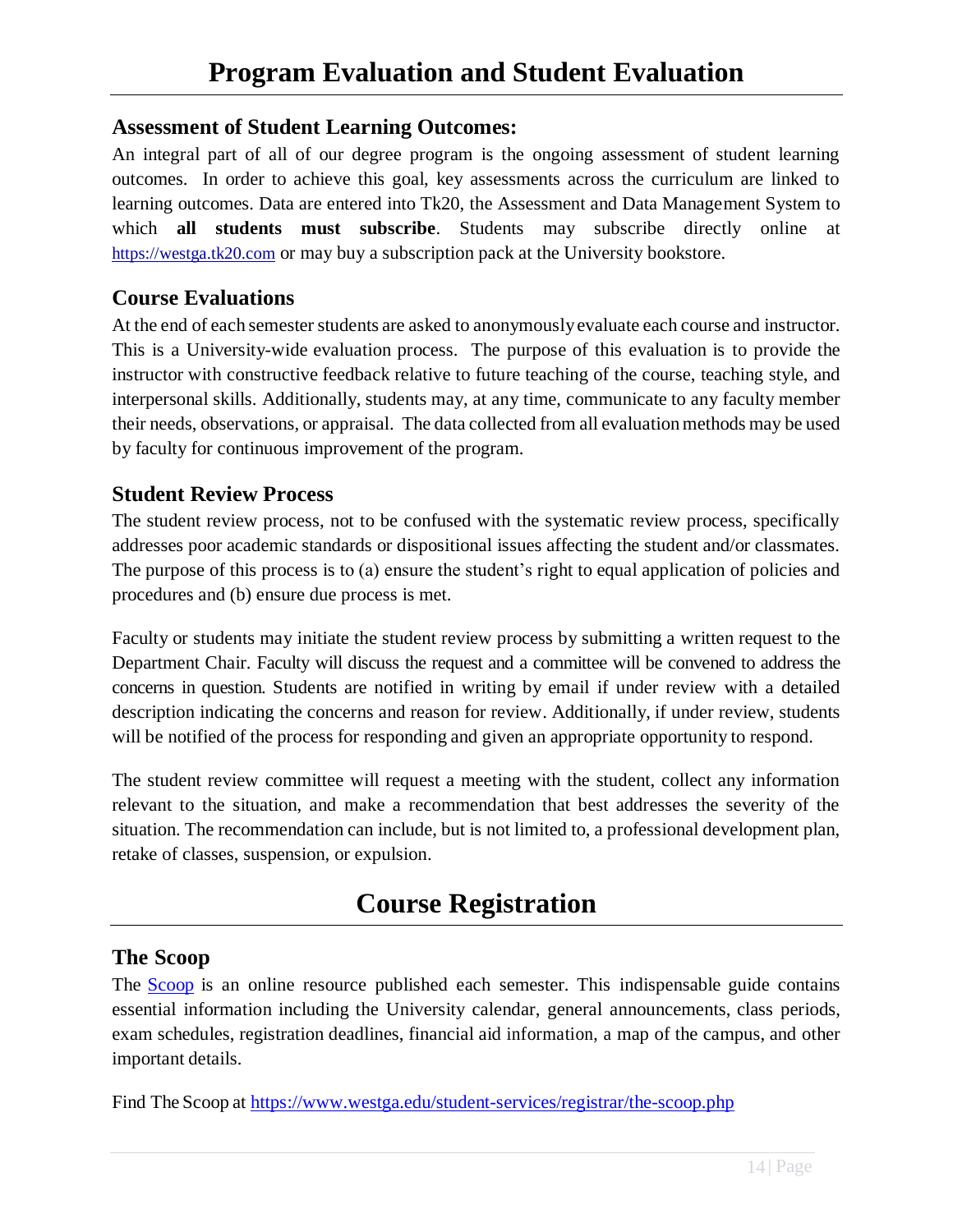# <span id="page-15-0"></span>**Class Bulletin**

A listing of courses offered during the current and, usually two semesters past, can be found on the UWG website. The class bulletin can be found here:<https://grim.westga.edu/www/schedule.htm>

# <span id="page-15-1"></span>**Selection of Courses**

Selection of courses should be done in consultation with one's advisor. During advisement sessions, the academic advisor will review the Plan of [Study](#page-20-0) and discuss scheduling of classes with the exception of entering cohort students.

## <span id="page-15-2"></span>**Academic Orientation**

Students who are newly admitted in the HEA program will receive an invitation to a mandatory Academic Orientation and will have the opportunity to be initially advised. This orientation will also present important information about being a graduate student at the University of West Georgia. Additionally, students and faculty will be introduced, and important details relevant to the HEA program will be shared.

# <span id="page-15-3"></span>**Continuing Students**

Registration dates are available online in the [Scoop.](https://www.westga.edu/student-services/registrar/the-scoop.php) After the first semester, continuing students may register for next semester courses during "early registration." Registration may be accomplished on-line at [http://banweb.westga.edu,](http://banweb.westga.edu/) in person at the Registrar Office, or by mail. Registration during the "early registration" period is recommended because returning students are more likely to obtain a seat in the desired class.

# <span id="page-15-4"></span>**Class Schedules and Mode of Delivery**

Courses are offered fully online (synchronous or asynchronous).

# <span id="page-15-5"></span>**Drop/Add and Withdrawal**

If it is necessary to drop or add a course after registration, there is a one to three day opportunity at the beginning of each semester. After that time period, withdrawal policies are in effect, including a grade of "W" on the transcript and no refund of tuition. See [www.westga.edu/registrar/](http://www.westga.edu/registrar) for policies and procedures.

# **Financial Aid and Tuition**

#### <span id="page-15-7"></span><span id="page-15-6"></span>**Fees and Fee Payment**

Fee payment may be made on-line https://www.westga.edu/student-services/bursar/index.php, in person at the Registrar's Office, or by mail. If payment is late, classes may be dropped and a late fee will be assessed.

#### <span id="page-15-8"></span>**Financial Aid**

Financial Aid is available in a variety of forms including federal, state, institutional loans, grants, scholarships and work programs. Please visit the Financial Aid office [www.westga.edu/finaid/](http://www.westga.edu/finaid/) for more information. Loans are typically dispensed around two weeks after classes start. If students have taken out loans, fees will be taken out of the loan money before it is dispensed.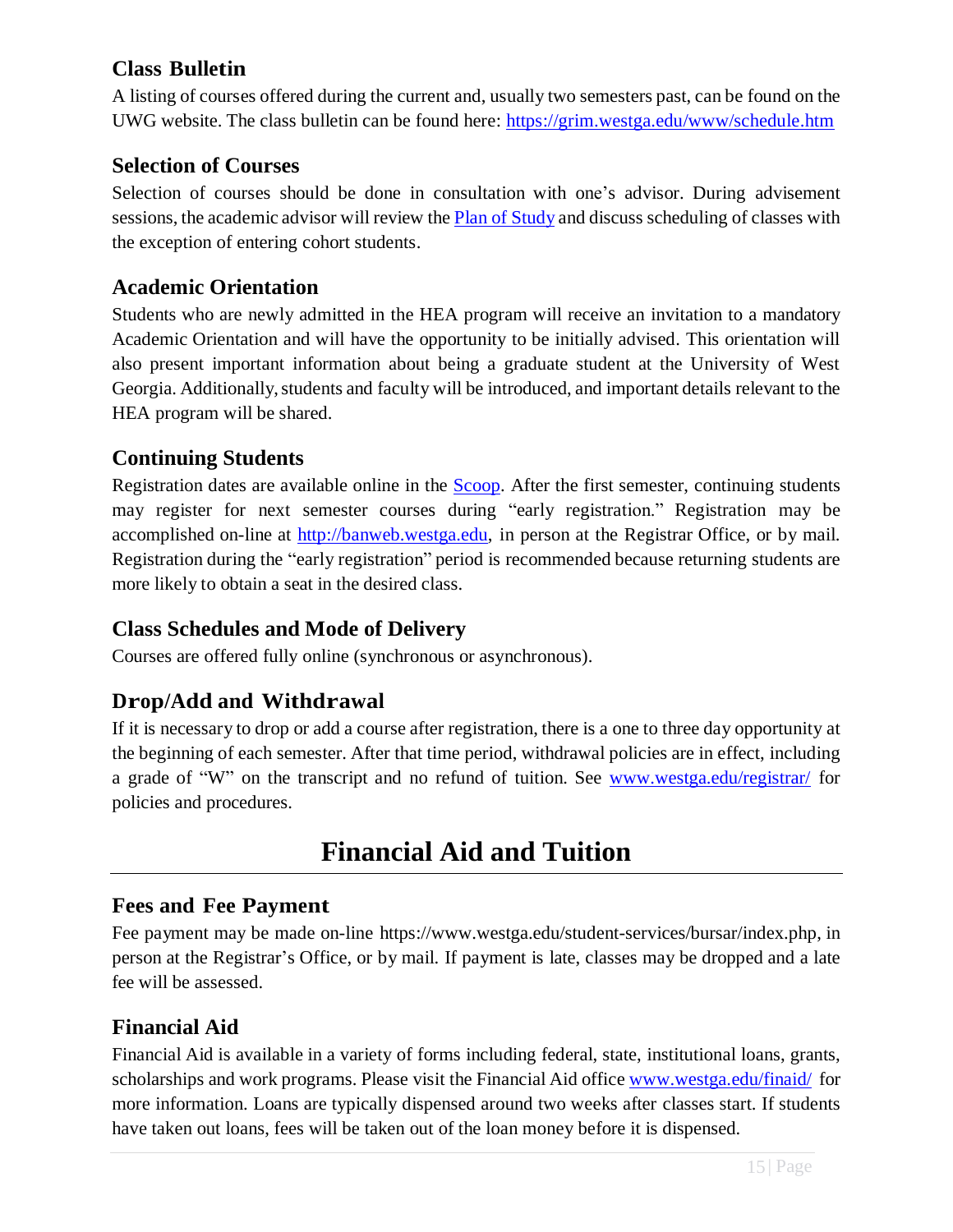# <span id="page-16-1"></span><span id="page-16-0"></span>**Academic Standing and Retention**

Grades are letter grades of A, B, C, and F for graduate students. The Dissertation Course is graded with S/U (satisfactory and unsatisfactory). All students enrolled in HEA programs must maintain a cumulative graduate-level GPA of 3.0 or higher to remain in good academic standing. **Any student obtaining a grade lower than a B in a core course must retake the course**, **regardless of the cumulative GPA, and obtain a grade of B or higher.** A grade lower than a B in a noncore course may not be included in the student's approved plan of study. The student may retake the same course and obtain a grade of B or higher, or substitute another graduate-level course (approved by the advisor) to include in the approved plan of study. Receiving an F or two C's will result in suspension from the program for a minimum of one semester.

# <span id="page-16-2"></span>**Grading Policy**

Grading policies are outlined in the course syllabus and are in accordance with the Grading System for Graduate Students as outlined in the Graduate Student Handbook located on the Graduate School's webpage: <https://www.westga.edu/academics/gradstudies/> under student resources.

- Doctoral students who earn a grade of Unsatisfactory will be placed on Academic Probation, regardless of the cumulative GPA.
- A student who earns a Satisfactory grade the subsequent semester will return to Good Academic Standing.
- Doctoral students who earn a second grade of Unsatisfactory will be dismissed from the University, regardless of the cumulative GPA.
- Students who earn two C's or one F may be dismissed from the program.

# <span id="page-16-3"></span>**Academic Standards**

Academic Standards are described in the Graduate Catalog located on the Graduate School's webpage:<https://www.westga.edu/academics/gradstudies/> under student resources.

# <span id="page-16-4"></span>**Academic Appeals**

Students have the right to appeal a course grade. Policy for grade appeals are located on the Graduate School's webpage: <https://www.westga.edu/academics/gradstudies/> under student resources.

# <span id="page-16-5"></span>**Assignment of Incomplete**

An incomplete (I) indicates that a student was doing satisfactory work, but, for non-academic reasons beyond his or her control, was unable to meet the full requirements of the course. An incomplete will be given only for illness, death in the family, or other instances deemed appropriate per the faculty. An incomplete must be removed by the completion of work within one calendar year; otherwise, the Incomplete (I) becomes a Failure (F).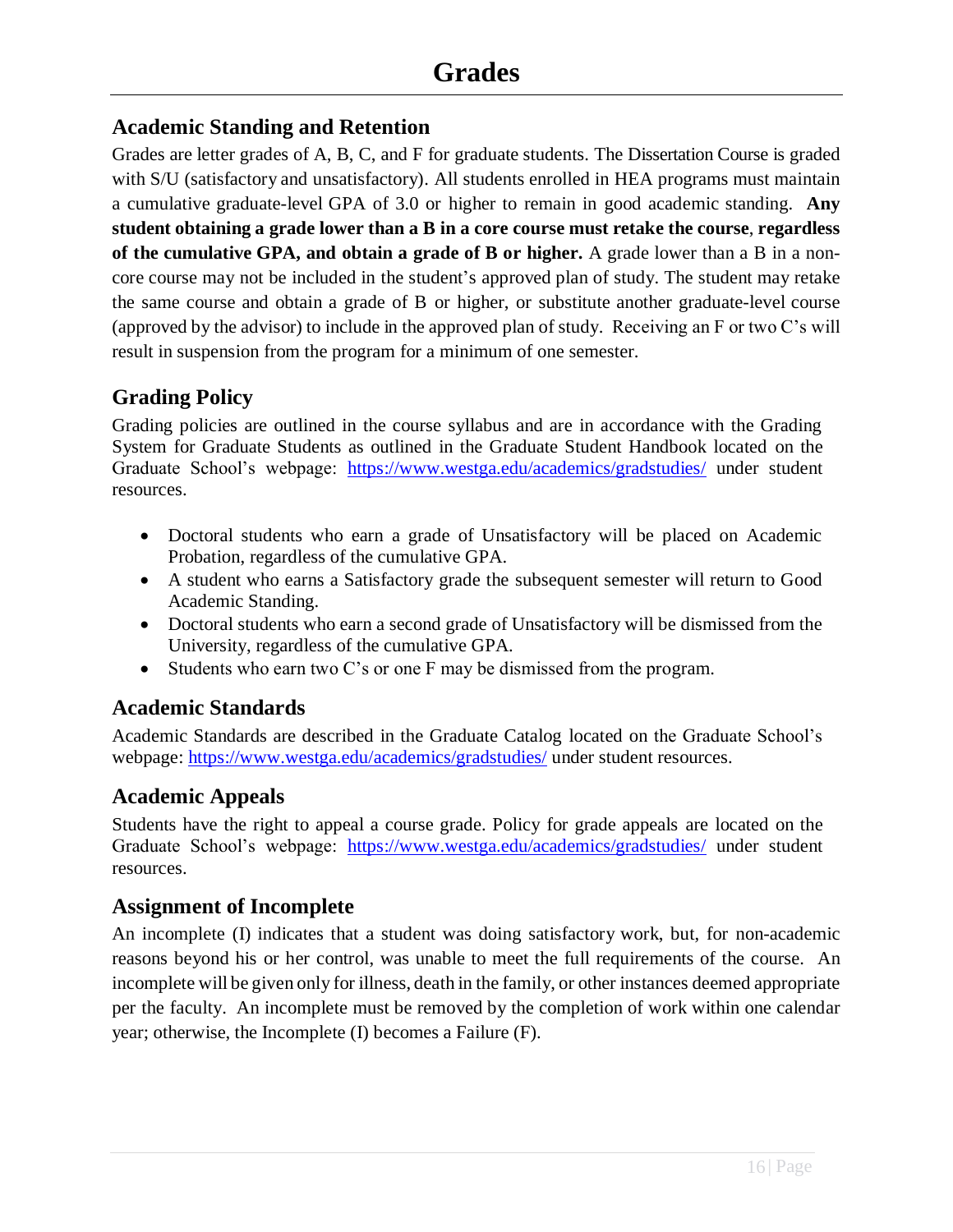# <span id="page-17-1"></span><span id="page-17-0"></span>**Completion of the Dissertation**

Completion of the dissertation and successful submission to ProQuest qualifies as completion of this requirement for graduation. The final dissertation will not be "signed off" on by the Director until the final dissertation is accepted by ProQuest.

# <span id="page-17-2"></span>**Application for Graduation**

A student is required to submit an application for graduation with the Graduate Office. Directions for completing this process can be found at [https://www.westga.edu/student](https://www.westga.edu/student-services/registrar/steps-for-graduate.php)[services/registrar/steps-for-graduate.php.](https://www.westga.edu/student-services/registrar/steps-for-graduate.php) The deadline for submission of the graduation application is typically as follows:

#### <span id="page-17-3"></span>**Graduate Application Deadlines**

| <b>Spring Graduation</b> | October 1 |
|--------------------------|-----------|
| <b>Summer Graduation</b> | March 1   |
| <b>Fall Graduation</b>   | August 1  |

# <span id="page-17-4"></span>**Graduation Regalia and Supplies**

Graduation supplies may be ordered online through the University Bookstore website [http://www.bookstore.westga.edu/.](http://www.bookstore.westga.edu/)

# **General Information**

# <span id="page-17-6"></span><span id="page-17-5"></span>**I.D. Cards**

Student ID cards are made in the Wolves Card Office located in the University Community Center (UCC), Top Floor, from 8 am until 5 pm, Monday through Friday. Student I.D. cards are free of charge for students enrolled in a University program. The same card is used throughout the entire enrollment period. It is validated as students pay fees each term and is non-transferable.

# <span id="page-17-7"></span>**MyUWG**

MyUWG is an innovative tool designed to simplify the process of using email, Banweb, WebCT and more. It provides a central login and url for access to almost everything students' need at UWG. To access MyUWG go to<http://myuwg.westga.edu/>

# <span id="page-17-8"></span>**MyUWG email account**

Upon admission to the university every student is automatically provided with a free Google Apps account and free personal webspace with a domain of @my.westga.edu. The University considers this account to be an official means of communication between the University and the student. The purpose of the official use of the student e-mail account is to provide an effective means of communicating important university related information to UWG students in a timely manner. It is the student's responsibility to check his or her email.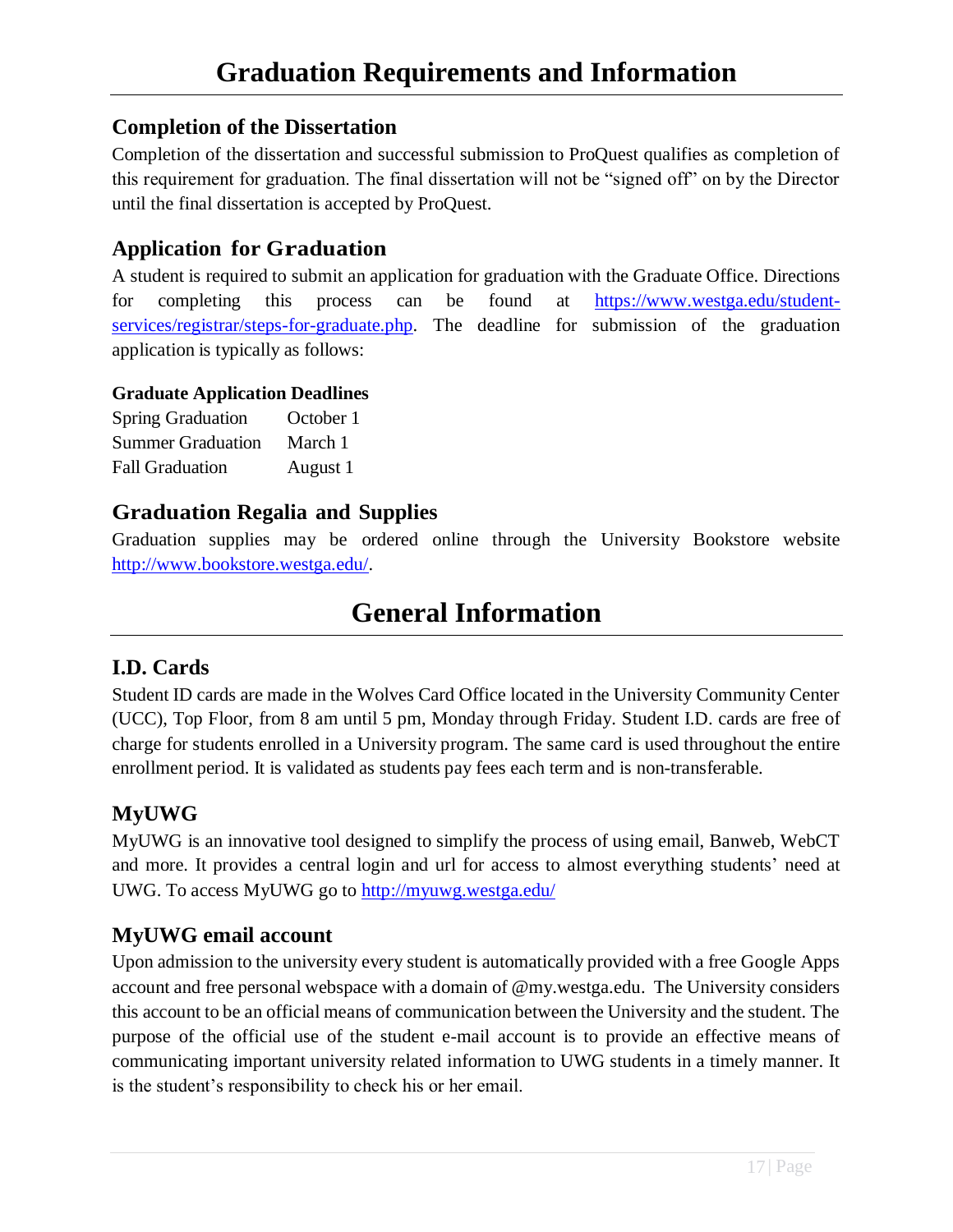# <span id="page-18-0"></span>**HEA Listserv**

The HEA Program maintains a student listserv. You are automatically enrolled in this listserv upon admission to the program. The listserv is moderated and used to communicate about important matters such as deadlines, course scheduling changes, job openings and other current news items.

# <span id="page-18-1"></span>**Parking and Vehicle Registration**

All vehicles parking on campus must be registered with Parking Services. Students must register their vehicles and obtain a hangtag in person at Parking Services in Row Hall (hours 7:30 AM to 4:30 PM). Students have the first five class days after the beginning of their first semester to register their vehicles. Upon vehicle registration, a hangtag will be issued and is required for parking on campus. Failure to display a hangtag will result in a citation. Park only in the designated parking areas that is depicted on the parking hangtag. It is important to pay all parking tickets promptly; unpaid parking tickets will result in an inability to register for classes until the fine is paid. Parking ticket appeals must be made within five days. Students should be familiar with the UWG Parking Code found at the Parking Services webpage.

# **Student Support Services**

# <span id="page-18-3"></span><span id="page-18-2"></span>**Personal Counseling**

Personal counseling for students is available at no cost through UWG Counseling Center. Students are encouraged to use this confidential service if the need should arise. Often when learning how to promote growth and change for students, it becomes necessary to examine one's own change process. Faculty may suggest students seek counseling when personal issues appear to be interfering with the student's professional development. Any contact with UWG Counseling Center is confidential. To learn more about services or to learn how to make an appointment visit [http://www.westga.edu/counseling/.](http://www.westga.edu/counseling/)

# <span id="page-18-4"></span>**Accessibility Services**

All students are provided with equal access to classes and materials, regardless of special needs, temporary or permanent disability, special needs related to pregnancy, etc. Students with a documented disability may work with the Office of Accessibility Services to receive essential services specific to their disability. Disabilities may be temporary or permanent, and are categorized into three areas; physical, psychological and learning disorders. Students with documented special needs may expect accommodation in relation to classroom accessibility, modification of testing, special test administration, etc. For more information, please contact Accessibility Services at [https://www.westga.edu/student-services/testing/index.php.](https://www.westga.edu/student-services/testing/index.php)

# <span id="page-18-5"></span>**Career Services**

UWG career services offers comprehensive resources for students including job search information, student employment, and volunteer opportunities. Staff also provides help with resume and cover letter writing and mock interviews. To learn more about UWG career services visit [https://www.westga.edu/student-services/careerservices/index.php.](https://www.westga.edu/student-services/careerservices/index.php)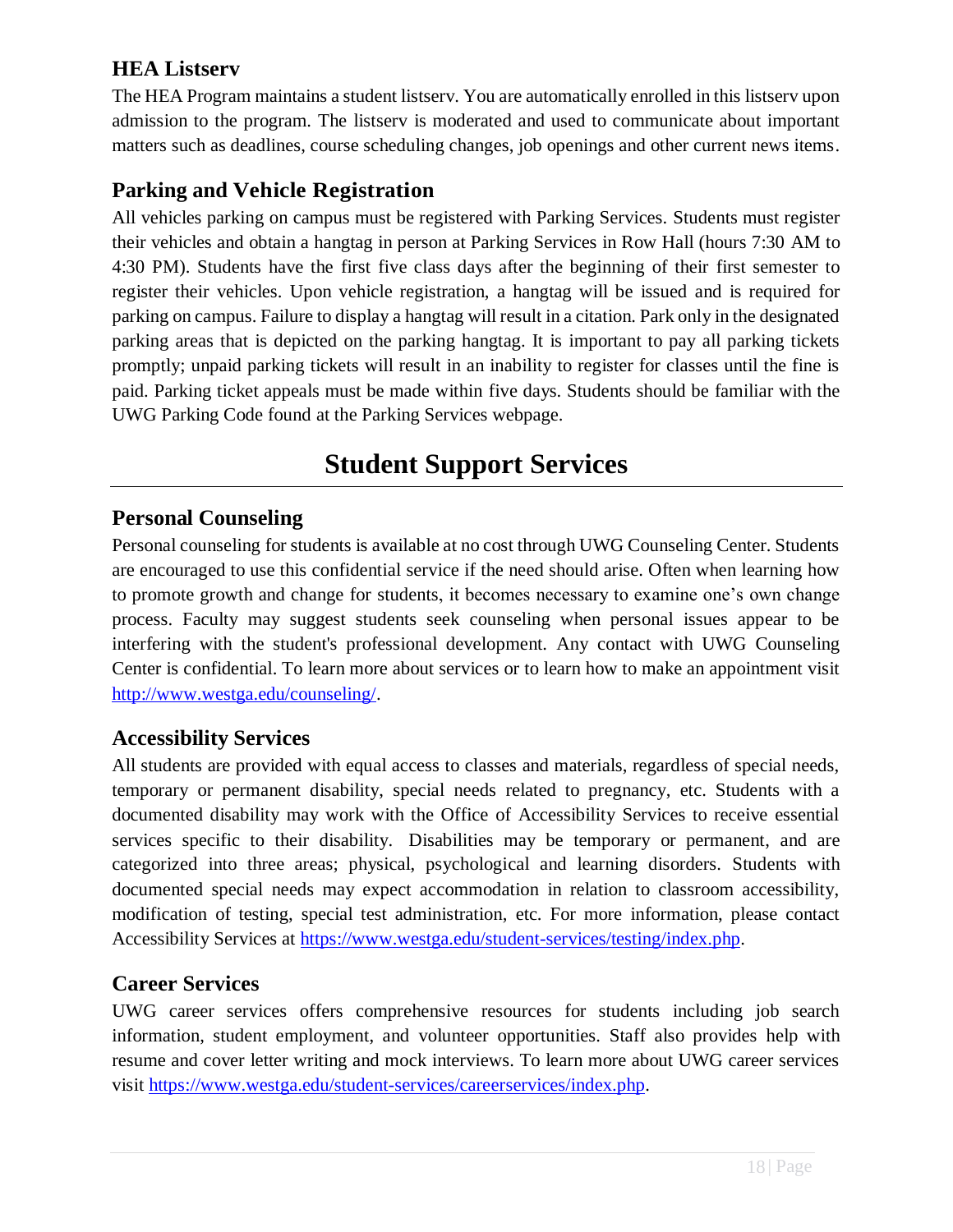# <span id="page-19-1"></span><span id="page-19-0"></span>**Bookstore**

The University Bookstore is a campus resource for UWG textbooks, gear and supplies. The bookstore website enables students to buy or sell used and new textbooks; find official UWG gear; and purchase software, gifts, and graduation supplies on-line. Search the bookstore homepage at [www.bookstore.westga.edu/.](http://www.bookstore.westga.edu/)

# <span id="page-19-2"></span>**CourseDen/BrightSpace**

CourseDen/D2L is the online course management system used by UWG. All or part of your course content for every course will be delivered using CourseDen. The log in page for CourseDen is at [https://westga.view.usg.edu/.](https://westga.view.usg.edu/)Your login is your UWG ID and password. Help information is noted on the login page as well as at [http://uwgonline.westga.edu/help.php.](http://uwgonline.westga.edu/help.php)

# <span id="page-19-3"></span>**Ingram Library**

The Ingram Library on the UWG campus houses a multitude of resources, including books, professional journals, government documents, and the Annie Belle Weaver Special Collections. Visit the library's website [www.westga.edu/~library/](http://www.westga.edu/~library/) for complete information about the library holdings, reference resources, circulation, and other details. A useful service offered by the library is Ask-A-Librarian, an electronic connection to library the staff.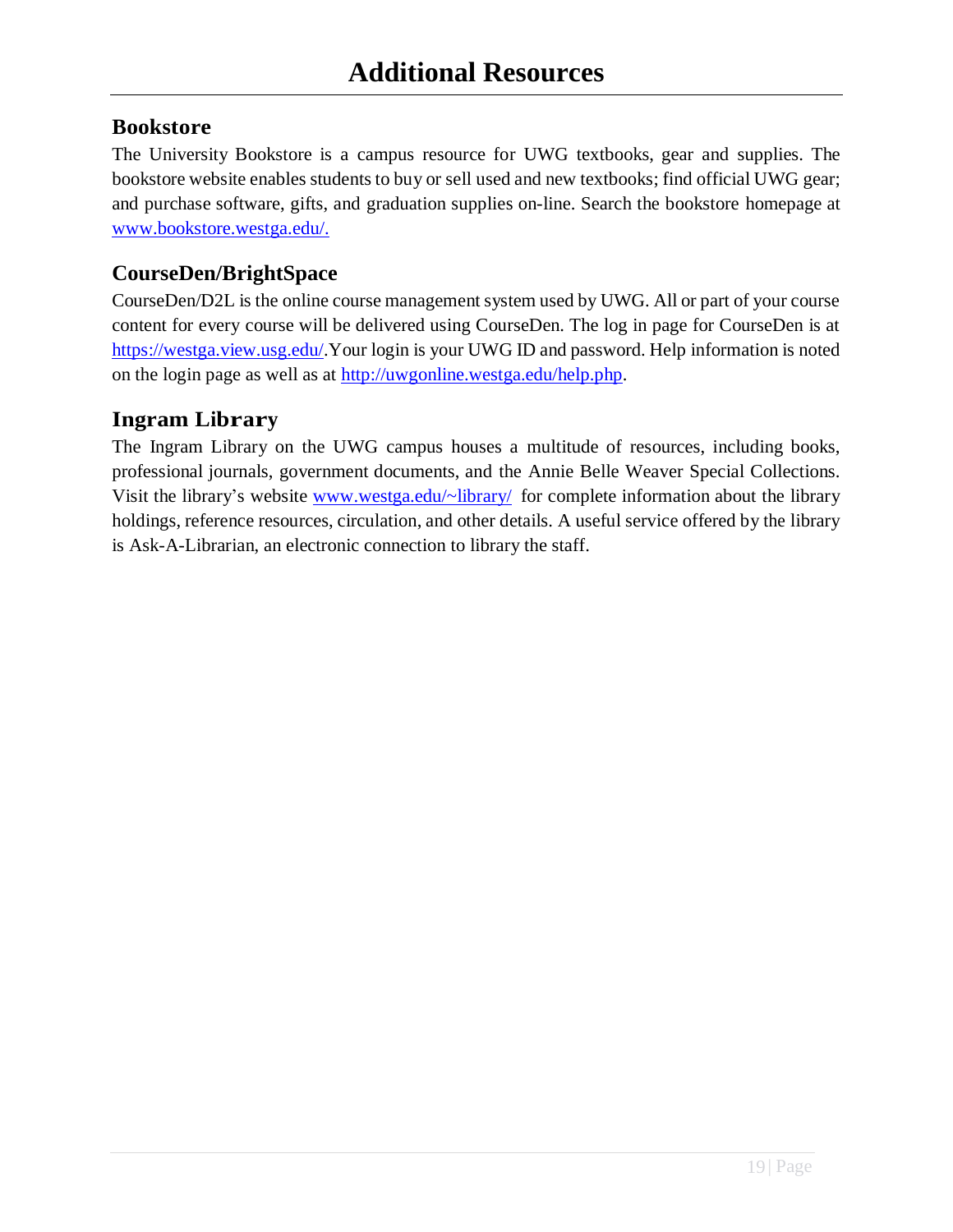# **Appendix A**

### **Program Sheet and Plan of Study Work Sheet EdD in Higher Education Administration**

<span id="page-20-0"></span>

| <b>CORE CURRICULUM</b>                                            | <b>HRS</b>     | <b>GR</b> |
|-------------------------------------------------------------------|----------------|-----------|
| <b>First Fall Semester</b>                                        |                |           |
| CEPD 9210 History of Higher Education                             | $\overline{3}$ |           |
| CEPD 9212 Advanced Seminar in Leadership                          | 3              |           |
| CEPD 9211 Organizational Theory                                   | 3              |           |
|                                                                   |                |           |
| <b>First Spring Semester</b>                                      |                |           |
| CEPD 9213 Critical Issues and Trends in Higher Education          | 3              |           |
| CEPD 9214 Analysis of Higher Education Literature                 | $\overline{3}$ |           |
| CEPD 9215 Advanced Legal Issues and Policy Studies                | $\overline{3}$ |           |
|                                                                   |                |           |
| <b>First Summer Semester</b>                                      |                |           |
| CEPD 9216 Values and Ethics in Higher Education Leadership        | 3              |           |
| CEPD 9217 Diversity Issues in Higher Education                    | 3              |           |
|                                                                   |                |           |
| <b>Second Fall Semester</b>                                       |                |           |
| CEPD 9219 Governance in Higher Education                          | 3              |           |
| CEPD 9222 Quantitative Research in a Higher Education Environment | 3              |           |
| CEPD 9218 Capital Projects and Finance Management                 | 3              |           |
|                                                                   |                |           |
| <b>Second Spring Semester</b>                                     |                |           |
| CEPD 9220 Enrollment Management                                   | 3              |           |
| CEPD 9224 Institutional Assessment and Program Effectiveness      | $\overline{3}$ |           |
| CEPD 9221 Qualitative Research in a Higher Education Environment  | $\mathcal{E}$  |           |
|                                                                   |                |           |
| <b>Second Summer</b>                                              |                |           |
| CEPD 9223 Applied Research Practices                              |                |           |
| CEPD 9225 Directed Doctoral Research                              |                |           |
|                                                                   |                |           |
| <b>Dissertation Hours</b>                                         |                |           |
| CEPD 9999 Dissertation                                            | 12             |           |
|                                                                   |                |           |
| <b>Total Hours</b>                                                | 60             |           |
| <b>COMMENTS:</b>                                                  |                |           |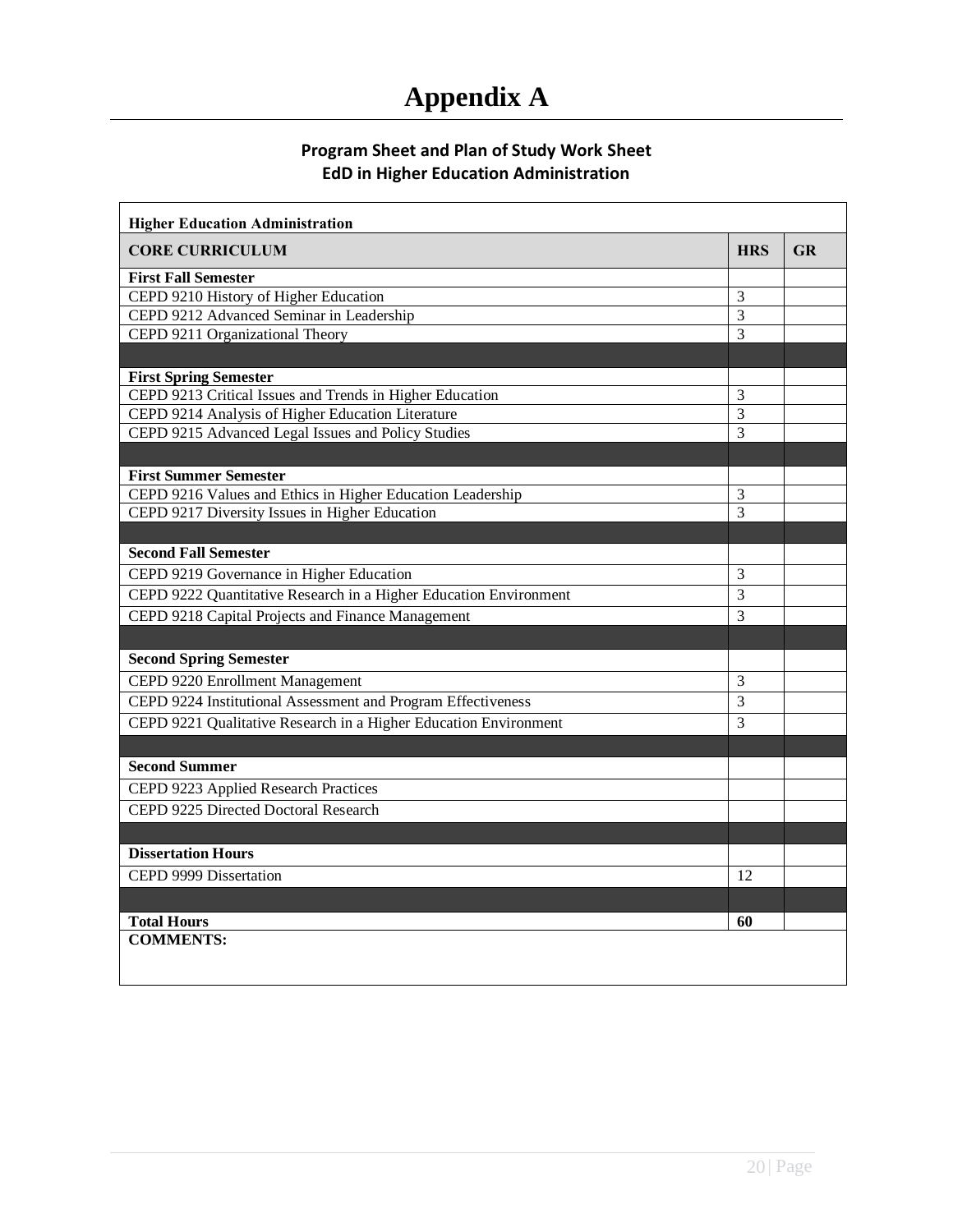# <span id="page-21-1"></span><span id="page-21-0"></span>**SYSTEMATIC REVIEW AND RETENTION PROCEDURES**

Higher Education Administration University of West Georgia

In order to promote professional and personal development, faculty systematically monitor and evaluate the academic, professional, and intrapersonal/interpersonal functioning of all students enrolled in programs in Counselor Education and College Student Affairs at the University of West Georgia.

Each student will participate in progress monitoring at least twice during his or her enrollment. Students will be notified by email when they are eligible for review and will complete a form called *Student Progress and Accomplishments* available to them in Tk20. The data provided by students will be reviewed in combination with course grades, key assessment results, and behavioral observations to identify strengths and potential areas for improvement during a faculty meeting scheduled for this purpose. Outcomes of the review are shared with the student through results of the *Performance Monitoring Rubric*. The 4-point rubric is used to rate performance as Exemplary (4), Proficient (3), Developing (2), and Unsatisfactory (1).

Acceptable progress at the first review is determined by rubric scores of 2 or higher in all categories. Any scores of 1 (unacceptable) will immediately result in a professional development plan developed jointly by the student and his/her advisor. The goal of the plan is remediation of the problem area. Continued participation in the program will be contingent on successful remediation of the problem area(s).

Acceptable progress at the second review is determined by rubric scores of 3 or higher in all categories. Any scores of 1 (unacceptable), or more than one score of 2 (developing), will immediately result in a referral to the student review committee and may result in suspension or expulsion from the program.

# <span id="page-21-2"></span>**Student Rights**

- Students have a right to review this policy
- Students have a right to receive written description of the faculty concerns prior to any meetings to discuss progress or remediation
- Students have a right to respond to concerns raised about their progress and have their responses considered and integrated, when feasible, into professional development plans
- Students whose progress review results in recommendations for suspension or dismissal have the right to appeal that decision beginning with the department head.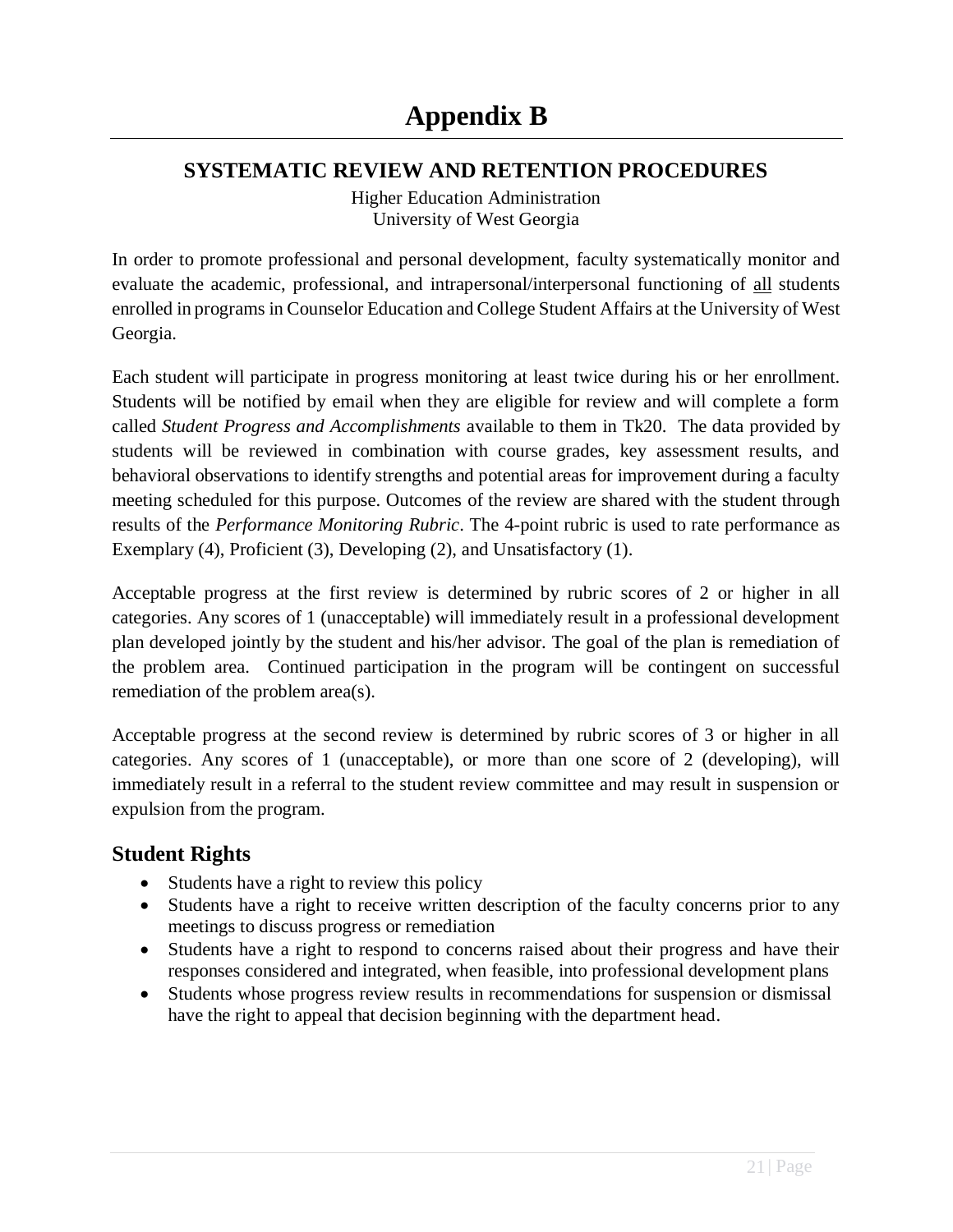# **Appendix C**

<span id="page-22-0"></span>Doctoral candidates in Higher Education Administration program conduct a dissertation to meet the dissertation requirement for the Ed.D. This project is based on professional practice and is designed to enhance various skills for practitioners in the field of higher education.

Candidates will use the following outline as they prepare the final report of their dissertation for review by their advisory committees. The first three chapters are those that must be included in the proposal. Dissertations are submitted electronically. Details will be made available regarding hardcopies for those who wish to obtain them. The [UWG Dissertation Style Guide](https://www.westga.edu/academics/gradstudies/assets-gradstudies/docs/UWG_Thesis_Dissertation_Formatting_June2015.pdf) must be used when developing the Dissertation.

The final document includes:

- 1. Title Page
- 2. Signature Page
- 3. Abstract
- 4. Copyright (optional)
- 5. Dedication (optional)
- 6. Acknowledgments (optional)
- 7. Vita (optional)
- 8. Table of Contents
- 9. List of Tables, Figures, or Illustrations
- 10. Body of Dissertation
- 11. APA Style References
- 12. Appendices

The Ed.D. in Higher Education Administration prefers the following outline for the Body of the Dissertation.

#### 1. **Chapter I – Introductions and Background**

- 1.1. Introduction and purpose of problem being researched supported by literature that discusses the problem or phenomenon
- 1.2. Statement of the problem
- 1.3. Purpose of the Study
- 1.4. Research Questions
- 1.5. Significance of the study
- 1.6. Preview of methods and procedures
- 1.7. Conceptual Framework
- 1.8. Organization of Study
- 1.9. List of definitions

#### 2. **Chapter II – Literature Review**

- 2.1. Literature indirectly and directly related to topic
- 2.2. Review of evidenced based strategies addressing problem being discussed
- 2.3. **Note: This should include peer-reviewed academic literature.**